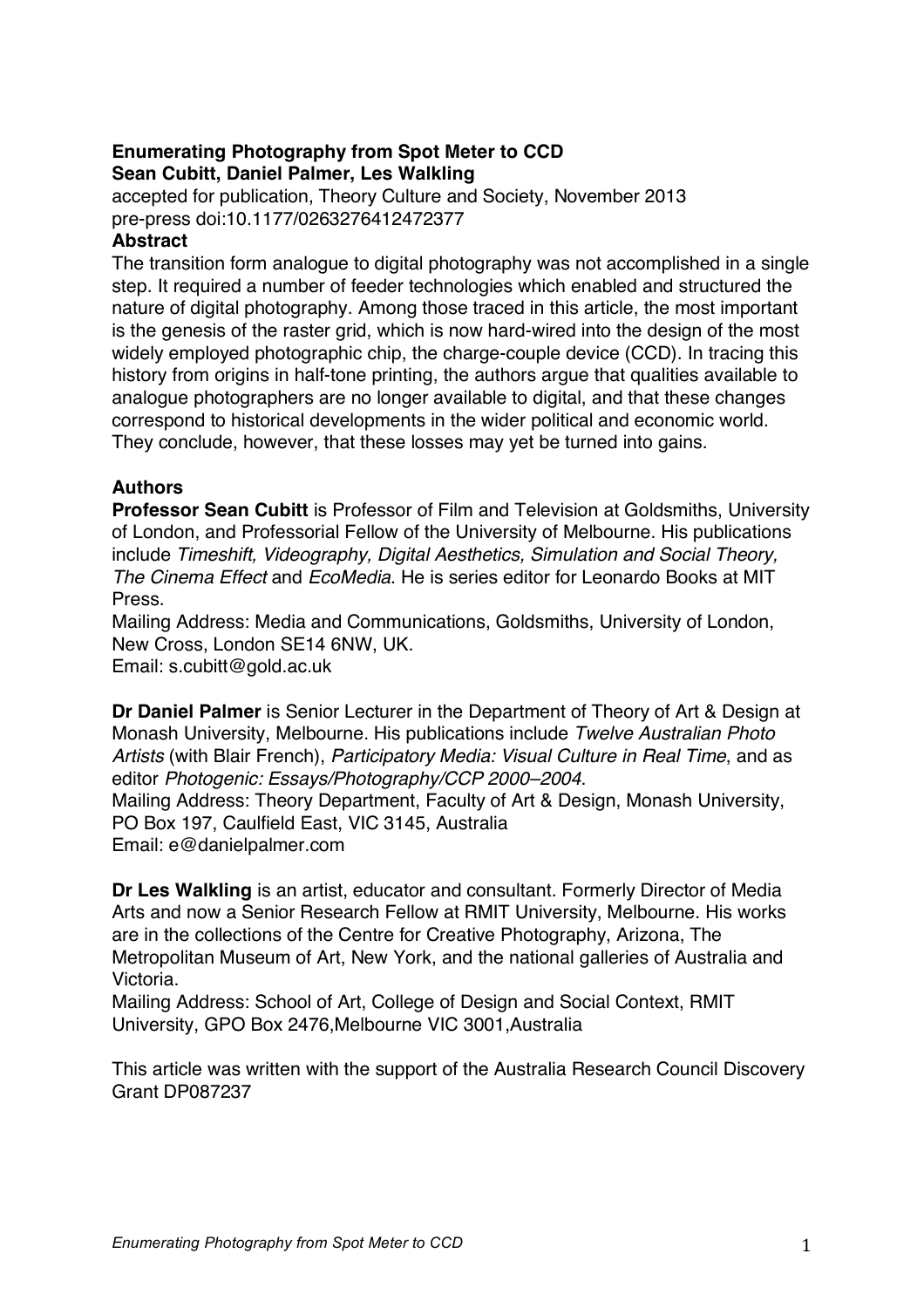## **Enumerating Photography from Spot Meter to CCD**

When, in 1835, William Henry Fox Talbot exposed a plate illuminated by the light falling through the latticed window of his home at Lacock Abbey, it is unlikely he considered that his image might appear to observers a hundred and seventy-five years later as a precursor to the most familiar geometry of modernity: the grid. From a subject for photography to the very principle of its operation, the grid has expanded from map projections, urban planning, and mathematical exercise books to become both an aesthetic icon and a guiding principle in the construction of cameras and printers. Such continuities between past and present technologies belie the apparent rift between traditional and digital photography. Curiously, certain practices in traditional fine art photography, ostensibly incompatible with digital technology, can also be understood as contributing to the mathematicisation of the image and the institutionalisation of the raster grid that are such central hallmarks of digital photography. Our concern in this paper is to emphasise the origins of the discrete, automated and arithmetic logic of contemporary digital imaging in the longer history of photography. To do so, we take three exemplary instances: the unique account of technical practice left by the North American photographer Ansel Adams; the history of half-tone printing, which in many sense links the analogue and digital phases of photography through the introduction of electronics and the clock function; and the design of the CCD (charge coupled device) chip used extensively in digital cameras.

#### **Adams and Abstraction**

Our essay focuses on the quality of photographic texture which, in traditional, chemical photography, is a compromise between contrast and grain; that is, the density of silver in a print. The two qualities that together form the sense of texture are resolution (the number of grains per square inch or centimetre) and acutance (the clarity of edges). Many qualities of the medium act against such clarity. The 'circle of confusion', that is the circle of light which surrounds any exposed point on the negative, is a finite quantity that can be reduced, but never to zero.<sup>i</sup> Halation, the effect of light passing through the film strip and reflecting back onto the lightsensitive emulsion, causes haloes around bright points (Adams 1995b: 17), while the unavoidable spontaneous reduction of trace molecules of silver halide produce ʻchemical fog' (Adams 1995b: 87) which degrades the shadows of the negative and highlights of the print. While photography is today commonly discussed in terms of image capture and distribution, it has also, centrally, been a print medium. ʻFor example,' wrote Ansel Adams in *The Print*:

I have found that Seagull Grade 4 gives me a better print of my *Frozen Lake and Cliffs* than I was ever able to get on Agfa Brovira Grade 6, and the tone is magnificent. This is one of those significant early negatives (c. 1932) that must be considered quite poor in quality and *very* difficult to print. The negative contains enough information to yield an acceptable print with great effort, and I continue to improve the 'salvage' printing as best I can (Adams 1983: 50).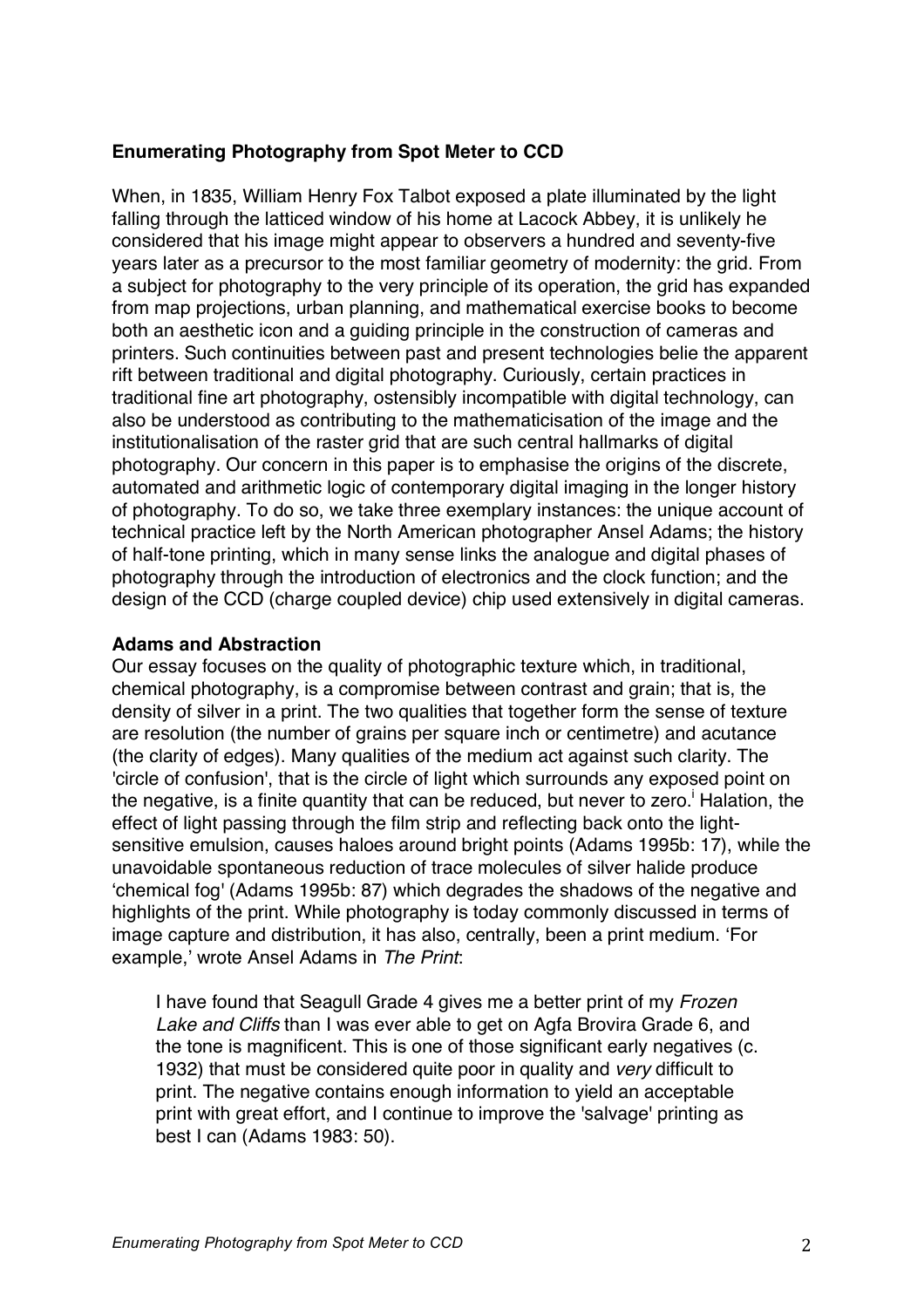What is so amazing about this 25-year struggle to find an 'acceptable' realisation of an image is not just the sheer level of work involved, but the way Adams sets his visualisation against that realisation, a constant theme in his three great books on photographic technique. When students are introduced to the basics of technical photographic theory, this is what they find: physics, optics and chemistry (or electronic processes in the case of digital photography): theory whose central task is to make it possible to produce new work, or in this case to remake old work in pursuit of a new outcome. In separating the conception of the image (whatever coerced him to make the image in the first place) from the means of production, Adams demonstrates a powerfully moral sensibility. His assessment of the negative is pitiless (regardless of an attachment that has him reprinting it quarter of a century later, it 'must be considered as of poor quality'). But even to Adams, the quintessential technologist, the means of production was only a means to a desired end – the print.

When he was working with Lakeside Press in Chicago on the then new process of photomechanical transfer, Adams reported that they were 'pleased beyond words to have the chance to find out the procedure on such work' (Hammond 2002: 50). This is the same man who, in his *Autobiography*, would say 'I believe in beauty. I believe in stones and water, air and soil, people and their future and fate' (Hammond 2002: 50). As a pioneering environmentalist, Adams was devoted to nature and to the scientific knowledge of nature; as a technologist he was an assured manipulator of the laws of nature; and in his ethical responsibility to both the Yosemite and his own negatives and prints, these convictions were united in a single creative practice.

We have to imagine him in the darkroom working the negative in order to produce a rememoration of the landscape, not only as raw experience but as an experience framed in the knowledge that, for example, Yosemite was already a threatened wilderness (whence the centrality of his photography to the project of the Sierra Club). As printmaker, Adams' commitment to the darkroom was an attempt to establish artisan credentials for photography generally and for his prints in particular, as opposed, for example, to the seized moments of life on the wing in Henri Cartier-Bresson's photography. If anything is, Adams' are graven images. In his nostalgia, Adams is working not only with a memory but with an expectation – whence the many prints of *Cliff with Frozen Lake*. The work he undertakes in the darkroom is *precise*: etymologically it 'cuts before'. His fieldwork is undertaken in the expectation of finding the landscape that is already there in the imagination; his darkroom practice not only restores the vision (and the visions of precursors) he brought as expectation to the landscape – it is itself a pre-vision of the prints which as yet do not exist. So the prints encapsulate excision, incision and precision. Their stilling involves not only the cutting out of the moment from the rest of time but all these past and future orientations. In this sense they are not present at all. They arrest vanishing and becoming not only of the landscapes and their changing light but the vanishing and becoming of the photographer, his experiences, even his darkroom.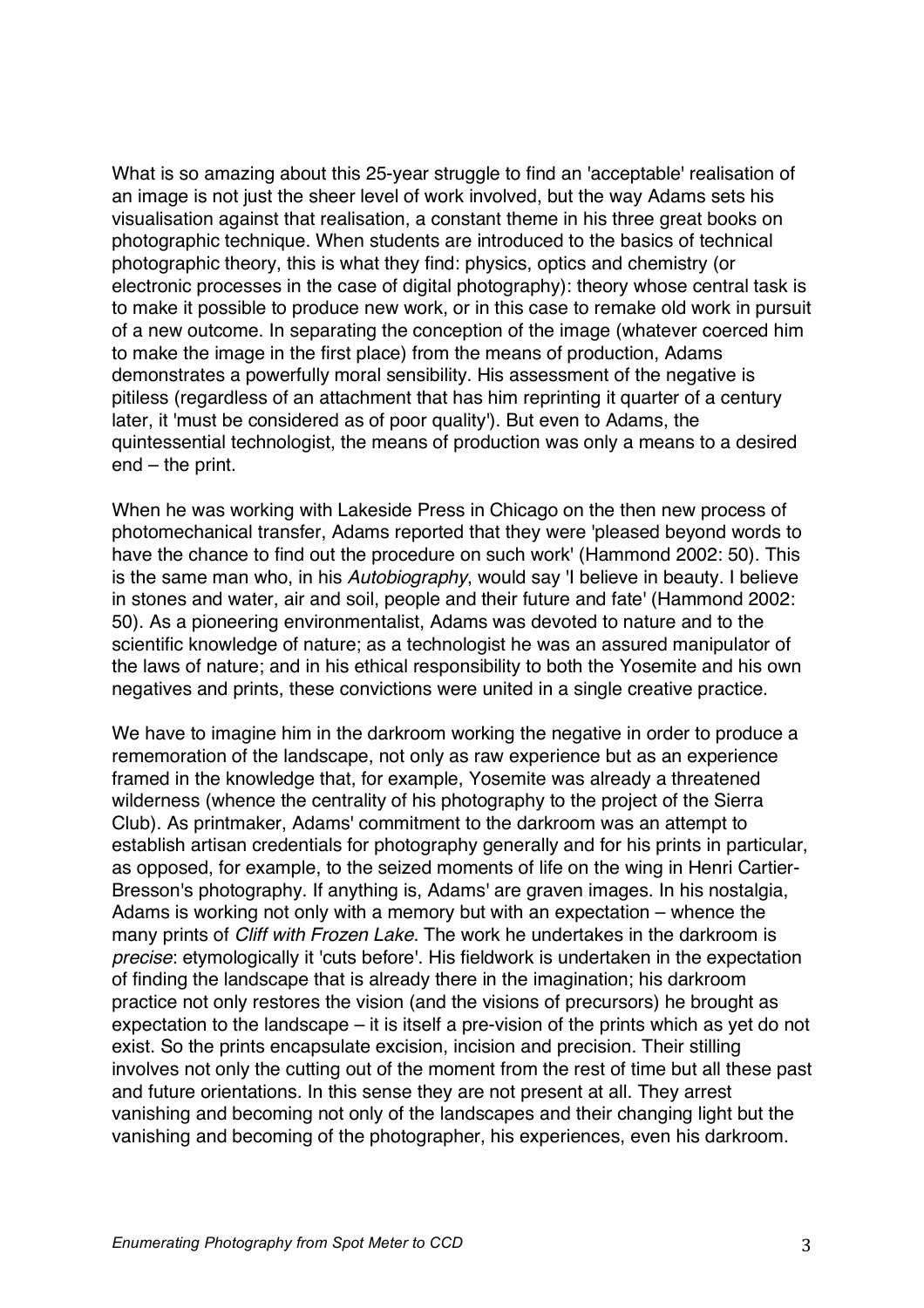Contra the idea that technology is a barrier to experience, Adams' work seems to suggest that while his craft is conscious, it is also a dialogue, not only with the natural green world and the laws of physics, but with apparatuses he is not in any simple way constrained to employ. Craft is conscious because it is a dialogue, because it necessitates an intrigue of three partners, physics, technology and the artist. Of the three, the least conscious, in this instance at least, is the artist, not because he is operating on automatic, not at all – on the contrary. But if we are right to say that artists, like anyone else, are social constructs, what is unconscious in the artist is the society that constructs him. Looking at the prints, or considering the accounts he gives of their making, it is hard to see Adams as the kind of technologist who devotes himself to overcoming either the tools or the objects of his art. Sure, he is happy enough to arm-wrestle light till it gives him the heightened responses he dreams of; and sure enough he is happy to innovate in his technological practice to get the finest result the engines he has at his disposal will come up with. What he does not seem to want is to win, to subdue the light of the world or the properties of his materials and his kit. If anything, he expresses a desire to submit to them.

But this submission is not about submission to the values of reality, where the word 'values' has the very specific meaning it has in photometry as a measure of brightness. Greyscale photography has only brightness, 'value', to display. Certainly hues are significant too: various film stocks are more or less sensitive to specific wavelengths, and skilled photographers and cinematographers used colour filters to enhance skies, foliage and faces long before the industrialisation of colour film. Likewise, various papers fundamentally alter print colour, determining warmer and cooler tones. Adams was heavily influenced by Pictorialism early in his career – a movement that largely subscribed to the idea that art photography needed to emulate the painting and etching of the time, through techniques such as soft focus, special filters, lens coatings and exotic printing processes in the darkroom. Adams retains a pictorialist ethos insofar as he is adamant that he does not aim to reproduce the scene as it appears to ordinary human vision. As a modernist, overwhelmingly concerned with the form of the image, its transformation by a singular artistic vision, he approves of the upside-down image on the ground glass on the back of the large-format view camera because it abstracts the values on the plate from the scene they otherwise represent (Adams 1995a: 30). As a teacher, he recommends various techniques for abstraction, from looking through a monochromatic viewing filter to isolating elements of a scene by looking through a cardboard mailing tube, or using a spot meter to register the brightness of small areas within the scene.<sup>ii</sup> The entire principle of the Zone System, which he elaborates in *The Negative* – probably the defining technical manual of photography – is to differentiate and abstract the photographer's visualisation from the subject that lies in front of the camera. It is not simply that the photograph is greyscale and two dimensional, but that the values (the brightnesses) of individual areas in the frame are there to be used. If the photographer opts to expose his film in such a way that a sheet of white paper appears as middle-grey, and if in the process reveals details in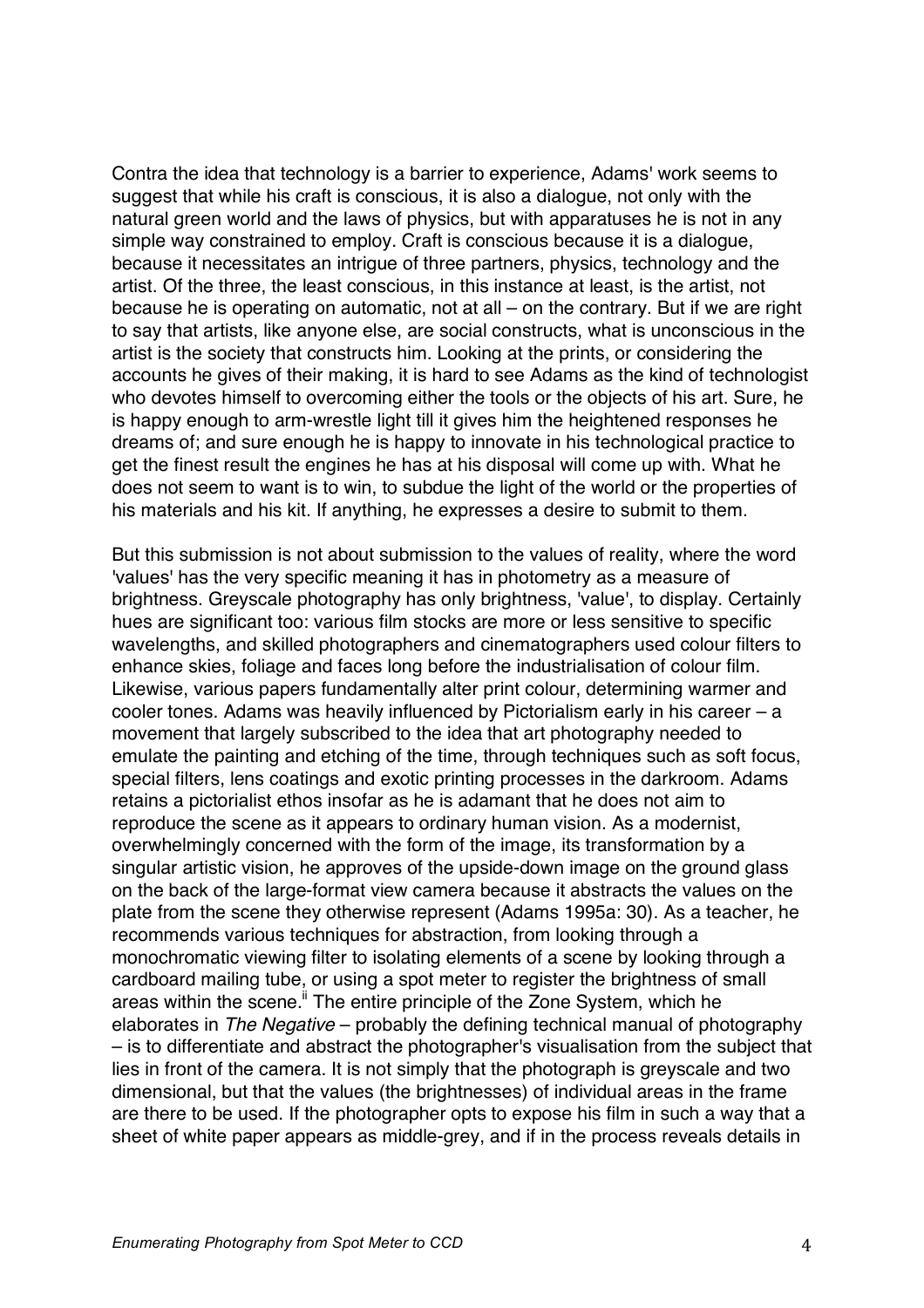shadows or in highlights that might otherwise be lost, or alters the balance between sky and cloud, or renders autumn foliage as dramatic highlights where naturally it would produce a dull grey, so be it. The vision, the ʻprevisualisation' which precedes and guides the entire process – from choosing a lens to framing a print – is about that finished object, not the imaged scene, even though Adams' fine print tradition concentrates on already photogenic subjects such as desert landscapes, weathered walls and rocks.; or if it is about the scene, it is about some truth about the scene, emotional or intellectual, not about how it looked to the photographer when the shutter opened. In this sense previsualisation generalises Alfred Stieglitz's notion of the 'equivalent', whereby subjects such as clouds 'stand-in' for something spiritual; that is, the refined beauty of the print transcends its subject (Norman 1973). In this sense, we can understand Adams practice and his technical manuals as guides to understanding photography as abstraction of vision from the merely seen.

#### **Photometry and the Control of Light**

Texture in photography is the product of illumination, distance to the subject, focal length, aperture, exposure time, efficiency of the lens (multi-component lenses, even coated, lose light by reflection, Ansel Adams, 1995a, 133 and passim); of film speed, the type of developer used, duration, temperature and agitation of the development process, the type and duration of fixing and the care taken in washing and drying the negative (Adams 1995b, 29ff, 181) and in printing the quality of the materials and paper used, the duration of exposure for various areas of the negative, and the final viewing conditions of the print.<sup>iii</sup> In Adams' trilogy of technical manuals, each of these processes is open to intervention by ʻthe creative photographer', while at the same time he argues that obsession with technical prowess cannot substitute for an intuitive grasp of each of these variables – plus lights, flash, colour temperatures and so on. In other words, the richness of photography is that it is irreducible, in Adams' world, to *automation*. The photographer is quite capable of enjoying a schoolmasterly arithmetic exposition of the inverse square rule in foot-candles, but equally seems quite happy that manufacturers of light meters fail to agree on a common standard. It allows him to replace their proprietary scales with his own, the Zone System: to turn nascent automation of exposure readings into a creative practice of their own with the addition of an adhesive tape with handwritten numerals on it. It is the archetypal jury-rigged solution to a partially effective piece of kit.<sup> $iv$ </sup>

Neither the original Weston light meter nor the more sophisticated SEI (Salford Electrical Instruments) Photometer provided any level of automation. They simply provided ʻobjective measurements', that needed to be interpreted, and each film manufacturer had their own system for interpreting relative film speed and consequently the exposure value. Therefore applying a zone scale over the top, effectively renaming the manufacturer's scale, was about a different interpretation of what was measured, what it meant, and what you could do, or wanted to do, with that data. This challenge continues today, where a photographer has to select Manual Exposure in order to interpret the contemporary camera's built-in light meter measurements, while Auto Aperture, Auto Shutter Speed, Full Auto, Program and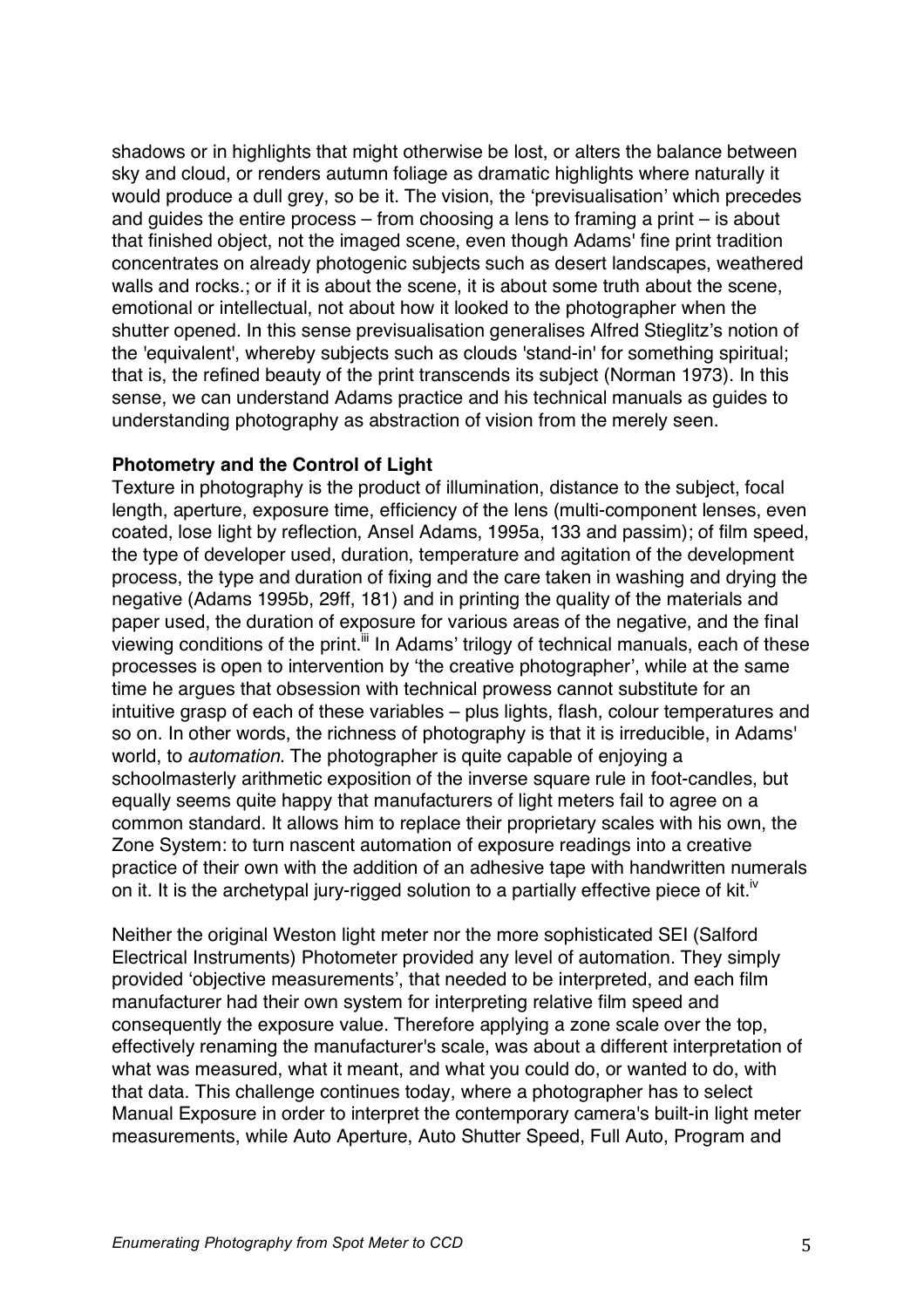other stylistic modes invoke the manufacturer's predetermined interpretation of the reflected brightnesses. However, because of the extraordinary level of instantly available reporting available via the digital camera's LCD screen – both pictorially (less accurate and more impressionistic) and via a histogram (more accurate and less impressionistic) mapping of the relative brightness values – the photographer no longer has to interpret the data imaginatively. More specifically, they no longer have to translate the data in a manner (zones) that can be easily conceptualised and thereby 'imagined' or previsualised as final print values. In digital capture, the photographer can immediately evaluate the 'actual data'. This 'digital polaroid' aspect of digital capture – as well as the economics of film-less photography – appears to encourage photographers to defer much of their imaginative conception of the image to its post-processing. But then again, this is not really that different. The Zone System also sought to guarantee an appropriate range of values, from which the desired print could be crafted (post-processed) in the analogue darkroom. It was both a form of quality assurance, as well as a way of dreaming (seeing) the world as a print. This is why it was called 'pre-visualisation'.

One thing is clear, however: the result of the drive behind contemporary camera design and manufacture is to automate this moment of previsualisation. We now have auto white balance, auto exposure, auto aperture, auto shutter speed, auto focus, auto face recognition, auto processing (typically JPEG), auto numbering, auto metadata, and so on. As Julian Stallabrass argues in his essay ʻSixty Billion Sunsets' (1996), relieving the camera user of manual control has the paradoxical effect of mystifying the camera's processes. Stallabrass, for his part, romanticizes the 35mm amateur photographer's activity as a zone of freedom, or non-alienated activity – defined against work – in the face of their technological domination by state-of-theart electronics and the then imminent rise of digital cameras. Although Adams inevitability employed forms of automation – accepting certain preconditions of his production, using products, films, papers, premixed developers, fixers, and toners that he did not manufacture himself – he collaborated with their manufactured sensibility, accepting their qualities, and in that he gave himself over to their valueadding. In this sense, ʻinnovation' can be considered in terms of how one collaborates with or redefines the limits of available automation.

There is, however, no sense of ʻalchemy' in digital processes precisely because every gesture is reduced to a mathematical equation, to numbers. Numbers interact in precise and predictable ways. Photographic chemistry rarely appeared so predictable, because unlike numbers, the substance of its chemistry was invisible to the operator. Analogue photographers were only able to adhere to the external conditions of production, such as the environment, its temperature, dilution and duration, within which the chemical processing happened. Hence great efforts were made to monitor and thereby stabilise the processing conditions (time, temperature, dilution, purity, and so on). Towards the final stages of processing a print, 'magical' outcomes could appear to those alert to the possibility that exceeded any capacity to predict how it would work. This was the bane of commercial photographers, but the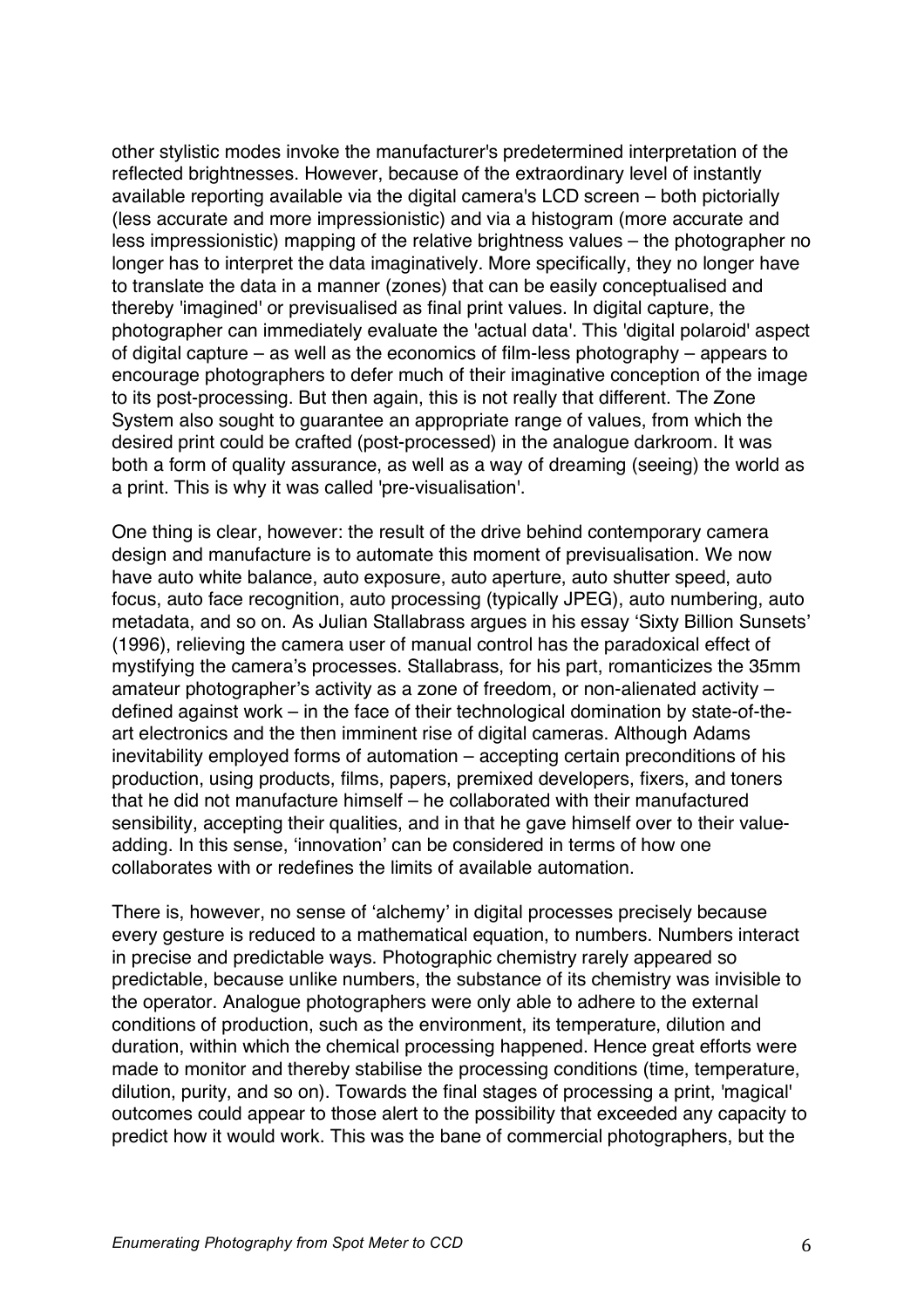delight of fine art photographers. Analogue photographers could not 'see and therefore know' the analogue equivalent (atoms and molecules) of today's digital numbers (that anyone can read). Human micro-blindness hid the chemical 'truth' from photographers, so they were encouraged to work harder for the revelation. For example they watched carefully the progression of a chemical toner and immediately arrested its progress when, suddenly, an effect beyond their imagination – or what they were searching for – appeared. Their limits of perception allowed what was happening in the processing tray to assume a magical status. While the electrons in digital processes cannot be ʻseen' any more than the molecules of chemical processes, there is an indexical measure of them – that is, they can be counted and their effects numerically accounted for.

#### **Half Tone**

One important aspect of photography falls outside Adams' ambit: the distribution of images. Modern distribution requires two factors: mass production, and speedy dissemination. Talbot had already imagined a system of producing intaglio prints from photographs. Indeed the 1840 Talbotype was itself a print medium: as many prints as desired could be drawn from a single negative. But when in 1855 Alphonse Louis Poitevin discovered that bichromated gelatine reacted to light by hardening, the way was open for printing from photographs and their truly mass circulation embedded in print media like magazines. Relief printing methods involved exposing the gelatine (and substitutes including treated albumen and fishglue) to the negative, etching out the unexposed areas and inking the raised surfaces. The half-tone process interposes a screen between the original and a new photograph of it, giving the effect of a grid of dots of varying size, depending on the depth of the tone. This process adds more tonal variation, although to get good greys requires such fine dots that they can only print to the best chalked-faced art paper, whence the relative crudity of newspaper reproductions compared to those in expensive magazines and books.<sup>v</sup>

The second critical factor in the distribution of images is the speed with which they can be delivered from the site of an event to the organs of mass publication. In 1900, *Pearson's Magazine* published an article (Cook 1900) on the experiments of Edward A Hummel, of St Paul's, Minnesota. Hummel drew images using non-conductive shellac, and scanned his drawings with a conducting point connected to a telegraph. A matching plotter at the far end could replicate the breaks in the circuit as a plotted surface. The results, judging by *Pearson's* images, were relatively crude, and Hummel doesn't appear to have developed anything that could deal with greyscales. The German scientist Arthur Korn in 1907 demonstrated a far more ambitious machine, based on the light-sensitive properties of selenium, which conducts electricity better in the light than in the dark. Korn shone a lamp through a pierced grill onto a film wrapped around a cylinder in which a revolving selenium cell then conducted more or less electricity to the telegraph according to the amount of light it received. The remote receiver reversed the process to expose another piece of film.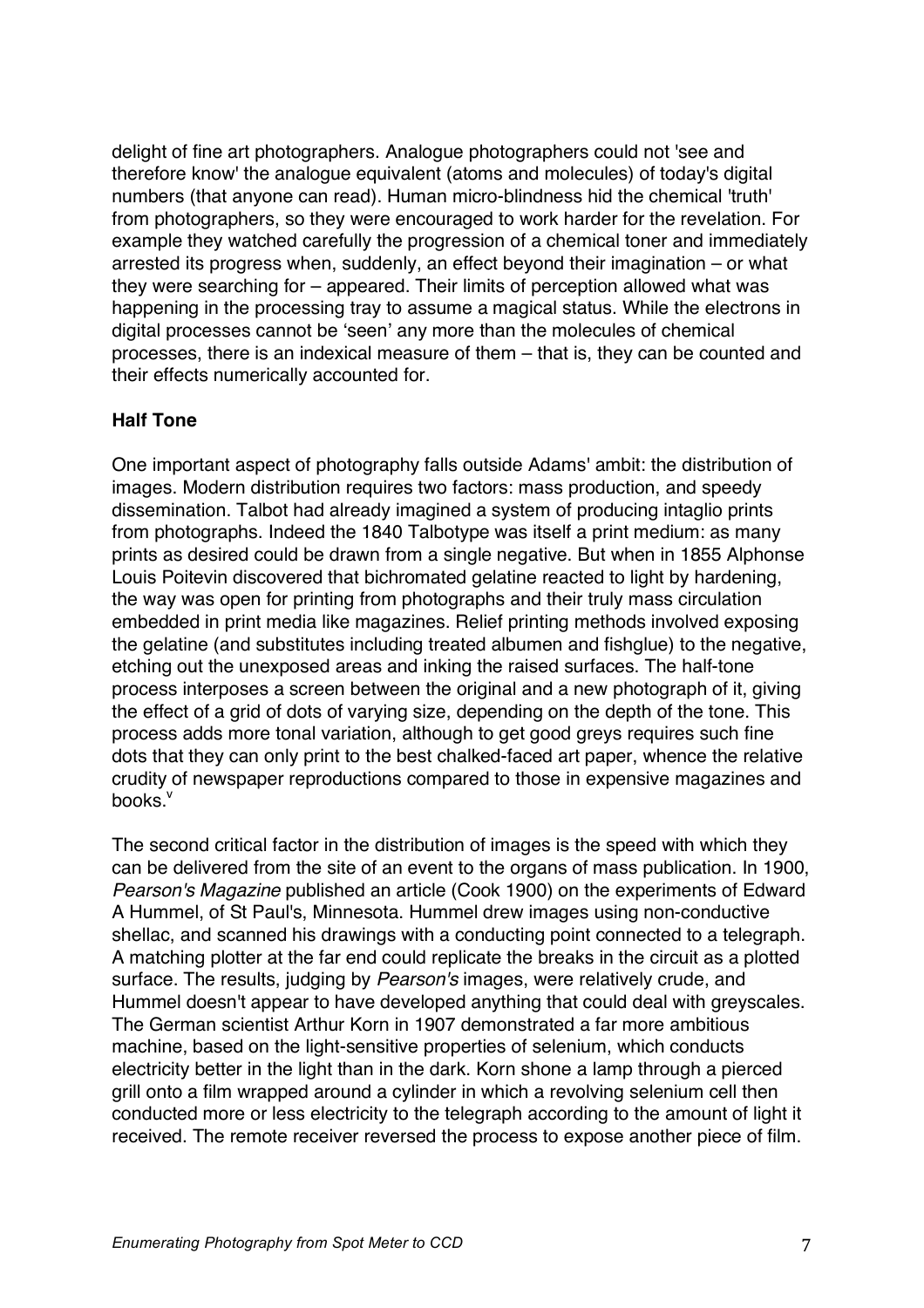The process was sufficiently successful for Korn to open offices in half a dozen European cities, although the time required to complete an image, the restricted distances over which it could travel, and the tendency to smear, streak and blur were obstacles to its widespread adoption. Improved by Edouard Belin, who was able to couple a photocell with telephone transmission, the basic technology was in place for what would eventually become facsimile transmission: fax machines. Press photography however required something quicker, and with greater resolution. Most histories point to the competition between Bell Labs and AT&T in the mid-1930s to develop a satisfactory industrial application, the race decided by Kent Cooper, senior manager of Associated Press, in favour of Bell's Wirephoto system, which transmitted a large photo of survivors of an Adirondack air crash to twenty-five cities at 3am, New Year's Day 1935: a succinct ideogram – air travel, crash, wilderness, network communications, news – of modernity.

What these printing and transmission technologies share is a migration from the line to the grid as their basic tool. Texture is no longer emulated by crosshatching, as it was in intaglio printing, or random, as in mezzotint and stone lithography, but regularised in the meshwork grid of half-tone screens, and standardised in time by the necessity to match scanning speeds at sender and receiver points in wire-photo and fax transmission. Abandoning Hummel's line-based approach for the grid system matched the requirements of printing with those of transmission, where a linear scan could easily be appropriated for the rectilinear mash of industrial lithographic printing. Manipulating dot size and shape, the distances between dots, and later the relations between primary subtractive colour dots, allowed a great increase in the sheer number of images in circulation at acceptable resolution. Indeed grain remains a major signifier of factual status, for example in images drawn from CCTV or telephoto paparazzi snaps of celebrities. Some kind of compromise, however, had to be reached, a compromise that will bring us back to Adams' distrust of automation in photography. His distrust was based on a lack of conscious craft on the user's behalf, or the blind acceptance of a point of view, aesthetic judgement, or technical interpretation derived not from the imagination but from either the apparatus itself, or the subordination of the apparatus to the world as given, what we would now Latinise as data.

#### **Photography, Language and Logic**

What is a photograph?

It is an image created and distributed automatically by programmed apparatuses in the course of a game necessarily based on chance, an image of a magic state of things whose symbols inform its receivers how to act in an improbable fashion (Flusser 2000: 76).

Vilém Flusser's definition is comprehensive, if densely packed. From the standpoint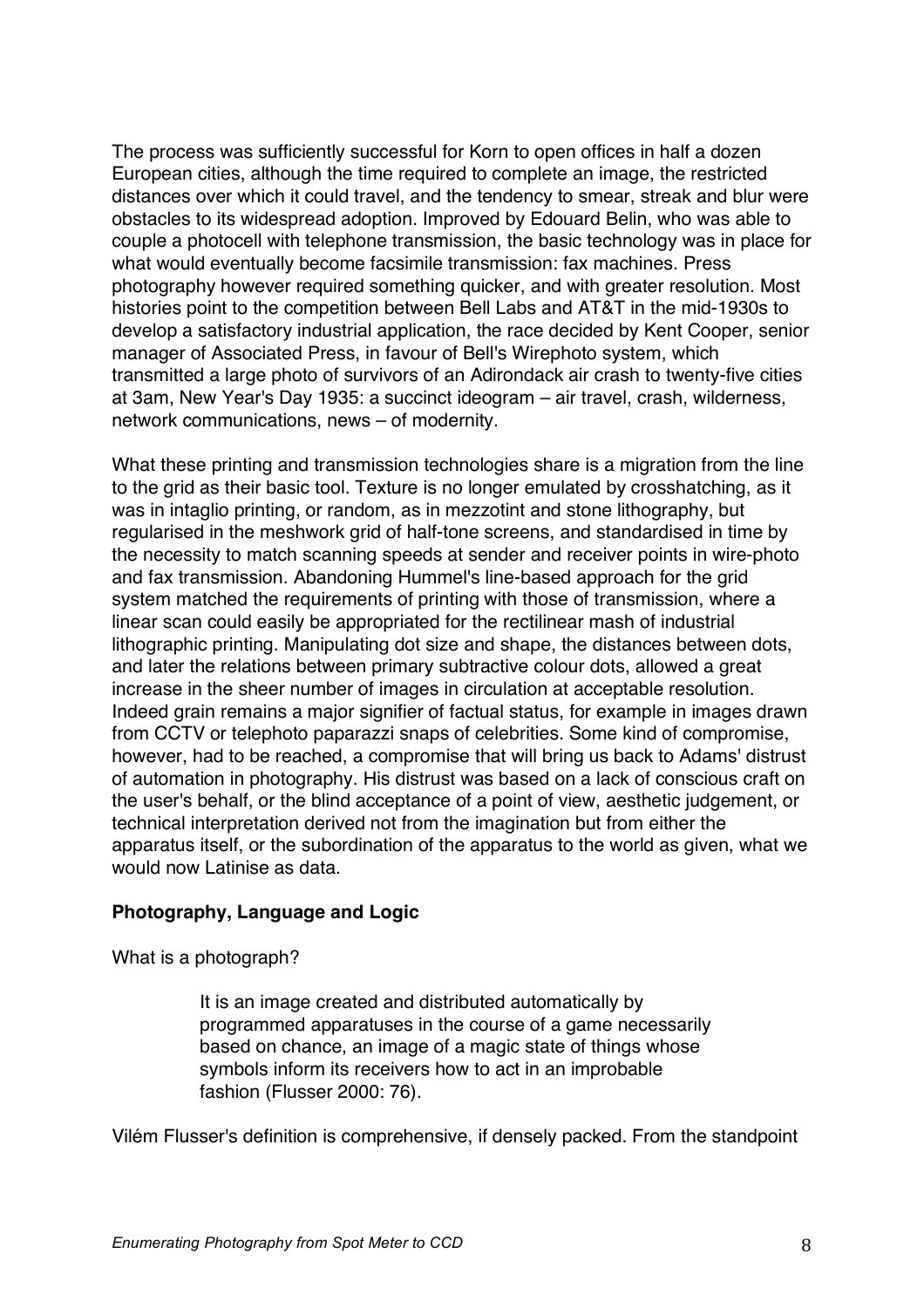of the camera, the heart of the photographic apparatus, human users are mere functionaries. The real work is done by the camera: users only play with it, but their play extends the capacities of the apparatus. From the perspective of the photographic apparatus, society is only a feedback mechanism for improving its functions. Automation is intrinsic to the apparatus. Once designed, the camera operates according to the program written into its structure. This automation not only abstracts values from the world, but reconstructs the world as information (Flusser 2000: 39). Following Shannon and Weaver's (1949) mathematical definition of information as a ratio between probabilities, Flusser sees the camera seizing not the world but an abstract 'state of things': data. Information depends on the balance between repetition and novelty. The human user and the world the camera observes only add improbability, chance, to the mix, increasing the amount of data which it can convert into photographs. The 'magic' of the definition describes the way photographs, in their abstraction, produce images, not of the world but of concepts (such as 'states of things'), concepts which then program society ʻwith absolute necessity but in each individual case by chance' (Flusser 2000: 70). Photographers are functionaries of an apparatus which, if analysis is extended back far enough, reaches into capital, corporations, politics and economics, a nested series of black boxes each governed by an elite of functionaries who nonetheless are prisoners of their own apparatus. Designed to work without human intervention, cameras program both photographers and viewers in a determinist vision which comes close to Jean Baudrillard's (1975) apocalyptic vision of society as self-replicating code.

For Flusser, codes embedded in any apparatus feed on human use to produce new combinations to assimilate into the apparatus itself. This more general application of the word apparatus includes not only the mechanical device but the ensemble formed by manufacture, clubs, publications, galleries, newspapers and magazines, people and their institutions. Flusser's 'apparatus' is an institution: an ordering of social interactions that produces its own type of language (discourse), its own mode of knowledge, its own idea of truth. Unhampered by moral judgements external to its own operation, its goal is maximal efficiency. The apparatus operates in and as a regime of power, in much the same way as the clinics, asylums and prisons investigated in Michel Foucault's early writings<sup>vi</sup>.

According to Flusser, before photography, all thought was verbal. Photography, he argues, is a visualisation of language. Digital photography, by extension, extends the verbalisation of perception by mathematising it. We know from Saussure (1974) that language is based on difference, and that that difference is negation: X is X because it is not Y. Language's intrinsic capacity for negation extends to negating what is empirically or perceptually given. Thus language asserts human independence from what is given to it by way of environment. Numbers are an outgrowth of language. From counting, number has developed to be abstract, counterfactual, independent, and negating – the same qualities as language itself. The calculus, mathematical logic and the mathematics of algorithms stem from the negation of the semantic content of sentences. Number and algorithm, as formalised in computer languages,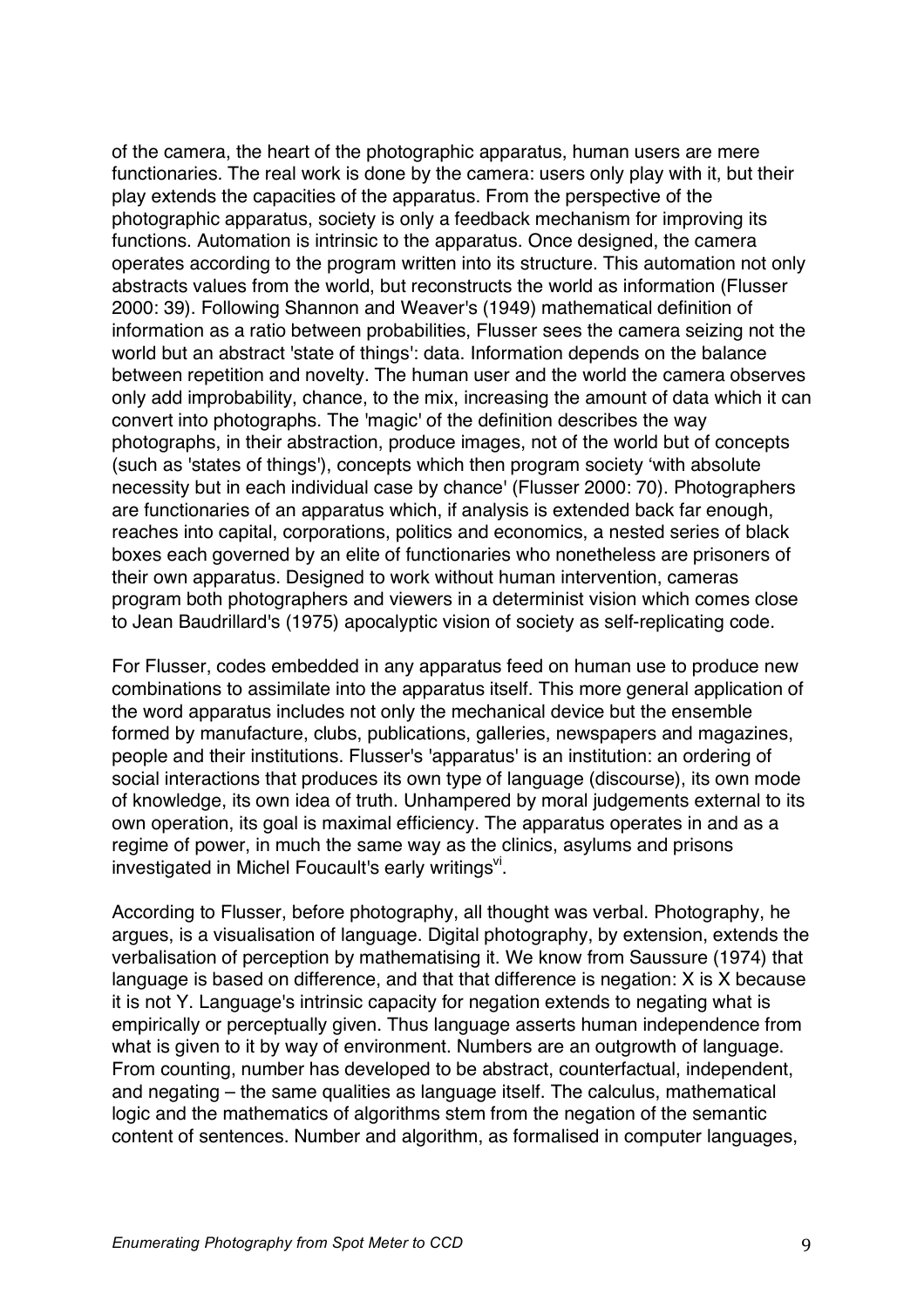are also institutions. Even though they do not obey exclusively the same rules (for instance, of generative transformational grammars) as natural languages, they share language's fundamental capacity for negation.

From this an important point emerges: algorithms have the power to institutionalise perception. They bring perception within the ambit of (a form of) language. The empirically and perceptually given of the non-human environment, that excess of signifiers which is a danger to humans as much as a resource for them: that world is systematically negated, pixel by pixel, in the process of enumeration. Such might be the case too with drawing and analogue photography: that they neither name nor describe, but substitute for the reality they observe. The various schools of drawing and printmaking applied such 'grammars' (Ivins 1953) between the seventeenth and nineteenth centuries. But what distinguishes digital imaging from both drawing and traditional photography – especially as defined by the practice of Ansel Adams as exemplary technician – is a semiotic, but not a semantic, change. It is the nature of the process of automation.

However, 'the process of automation' is not a stable, definable entity, confined to digital code (what literally distinguishes digital imaging from drawing and photography is not automation, but the absolute precision, predictability, and finite limits, of its numerical grid). The broader history of photographic manufacturing has been about exploiting automation in the quest for the stability and certainty that automation provides, and the profit that derives from it. The process begins several decades before Adams with Eastman Kodak's Box camera in 1888 – with its philosophy of ʻyou press the button, we do the rest' – and perhaps even earlier in the transition from wet-plate to dry-plate photography. Such incremental steps, via the Instamatic cassette cameras of the 1960s, and the progressive introduction of electronics into cameras in the 1970s, arrive at their destination in the 2003, when digital cameras began to overtake sales of analogue.<sup>vii</sup> At this juncture, the grammar of objects and the previsualised composition are superseded by the enumerated and averaged accumulation of photographic data.

Adams himself cannot be isolated from this trajectory. For instance, he served as an enthusiastic consultant to Polaroid from 1949 until his death in 1984 – a seemingly surprising encounter between a professional interventionist and the emblem of instant consumer photography (Polaroid automated all aspects of picture-taking and after 1972 effectively excluded all possibility of a photographer intervening in the developing process by producing a sealed print that developed in the light) (Buse 2008). More particularly, it was his practice, when conditions allowed or demanded, to use a spot meter, an exposure meter calibrated to sample light from a one degree arc (as opposed to the 20 or 30 degrees of arc of a normal exposure meter). The spot meter could be placed much closer to objects than the camera to get a specific sample of the light. The apparent value of light is as much a product of mental activity as of perception. Cameras, of course, do not have such equilibrating brains, and 'see' only what is there before them. The spot meter emulates the reaction of the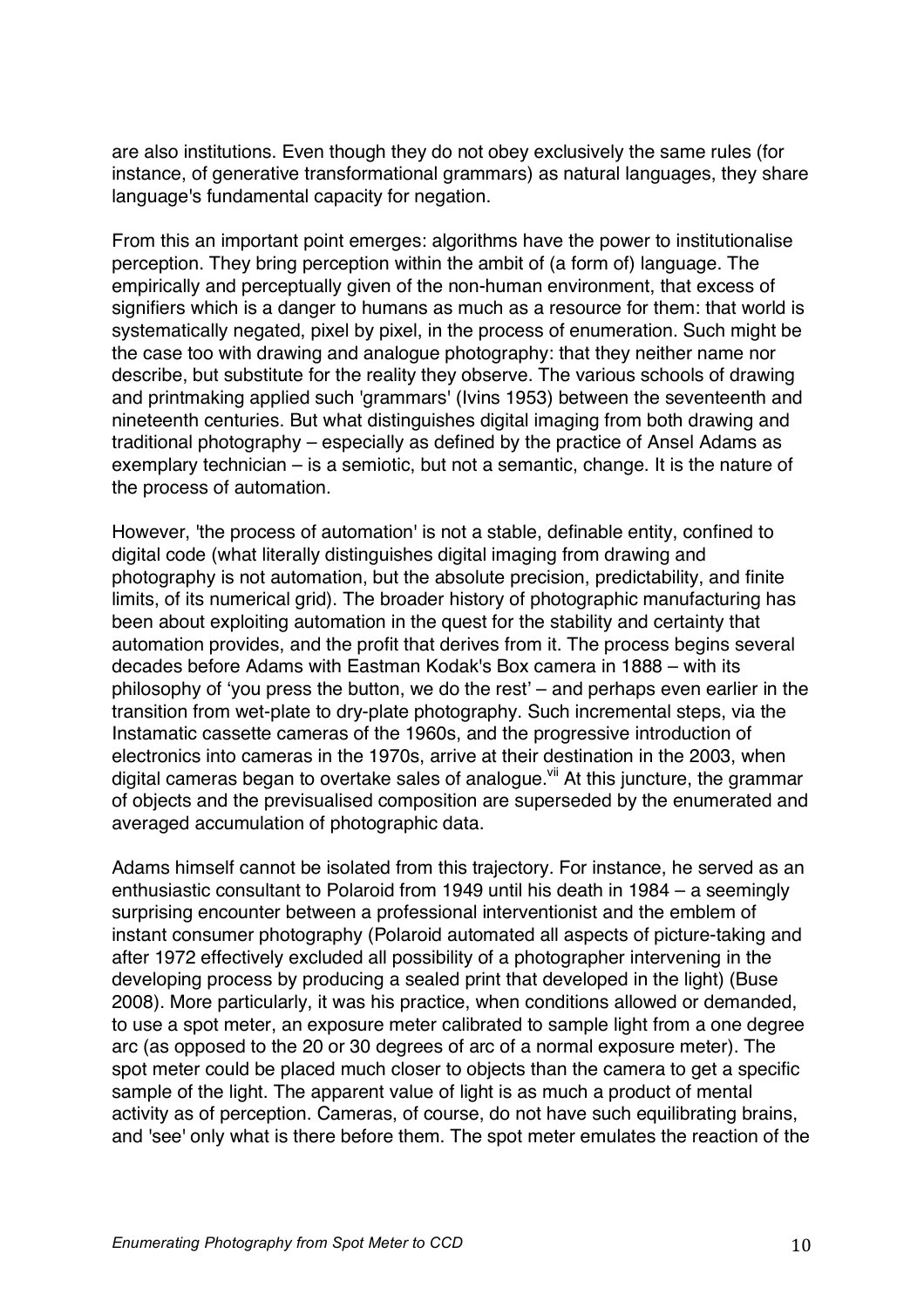correspondingly small area of the exposed film. Like an Impressionist seeking the colours of scintillations on water, the spot meter abstracts the value from the object, deriving from it a measurement of the light. It is the beginning of a loss of object (and thus of the subject-object relation) and its replacement with a value – a Zone number in Adams, usually a hexadecimal colour code in digital imaging). Thus the semantic world of objects begins to be replaced by an arithmetical world of measurements. The averaging of these values in half-tone, and their automation from Box Brownie to mobile phone cameras, is meticulous. Low resolution film cameras, from the Box Brownie to the Instamatic, favour norms established in manufacture (notoriously Caucasian skin tones [Winston 1996]). The specification of the stored record of the image – that is, the particular qualities of the latent image – determine the results of an automated printing process.

When they become truly enumerated in digital imaging, the pixels become elements in 'a language without a code', in the sense that there is no longer a grammar to govern the interactions between pixels. Concepts of 'in front' and 'behind', 'figure' and 'ground' no longer signify. The image is no longer an image 'of' but a pure surface. More, that surface is now a numerical matrix that algorithms can redefine at a single point, across the whole surface, or at any intervening scale. The various realist aesthetics that had been under attack for a hundred and fifty years since Symbolism and the advent of advertising have joined hands with the mathematicisation of the image to abandon realism – fidelity to either the empirically given or to natural perception of it. Indeed, the mathematicisation of the image was already formalised in the nineteenth-century by Ferdinand Hurter and Vero Charles Driffield (1890), who brought quantitative scientific practice to photography through the methods of sensitometry and densitometry. Their quest to describe the relationship between exposure and development in silver halide emulsions was not in order to abandon realism, but to aid in its indexical reproduction. Today, it is true that old realist aesthetics remain in place, that scientific measurement is also a realism, and that it is ideologically convenient to retain the belief that images record reality. The link between imaging and empirical environments has not been severed: it operates in a kind of subjunctive mood that lies between seeing and visualising, between representation and visualisation, between image and imaginary.

There is a particular strength to the photographic which enables this maintenance of a subjunctive realism. When Adams speaks of visualisation, he refers to light values. What the Zone System respects is the difference between values in a field of view. When digital cameras add hue and saturation (see the following section on colour), they too are less interested in the specific hue-saturation-value measurement of each pixel, and far more in the relationships between them. Such differences, expressed as differences between hexadecimal values, are in dialectical terms relations of negation ('X is X because it is not Y'; a zero is a zero because it is not a one). Digitisation of imaging is a move away from the object relation towards, in the first instance, the new objectivity of scientific measurement, which is itself an abstraction from language in the form of algorithm and calculus. Adams' spot meter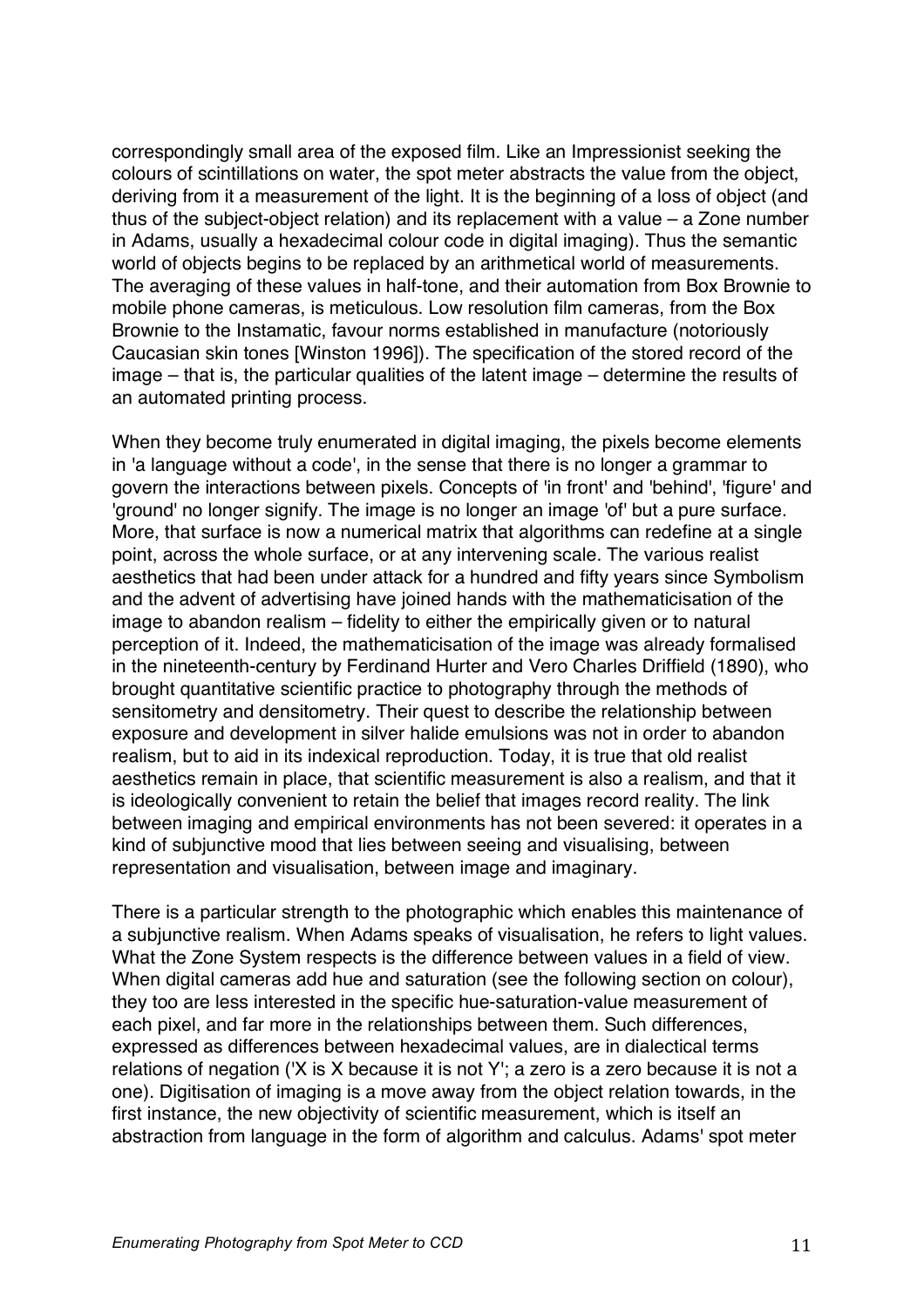is therefore a crucial step in the assimilation of artisan photography to the digital. But even as it does so, it opens up a contradiction inside the linguisticomathematicisation of the image.

Unlike drawing, or even the assemblage of form from line and texture in intaglio printing, photography is then not, as Flusserian apparatus, interested in objects. Hence Adams' use of the upside down image in the ground-glass viewfinder of his view cameras: his interest lay not in things but in values. The work of earlier artists like László Moholy-Nagy and Aleksandr Rodchenko, who championed the use of bold simplified forms, dramatic vantage points and close-ups, prompted Walter Benjamin to suggest that "a different nature opens itself to the camera than opens to the naked eye" (Benjamin 1973: 238). Moholy-Nagy laid out the crux of the ʻNew Instrument of Vision' in his seminal 1925 text *Painting, Photography, Film*, noting that "the modern lens is no longer tied to the narrow limits of our eye" (Moholy-Nagy 1969: 7). Viewing a photograph commonly gives the impression of witnessing an event, because photography *constructs* the moment of the exposure *as* event. Until it is considered, a situation is only an aggregation of matter and motion. Only when it is considered, as it is in the act of visualisation, does it become an event, something to which meaning attaches, and which, being meaningful, becomes the grounds for some subsequent flash of understanding, decision or action. Photographic consideration takes the given and turns it into potential, the hallmark of an event. Henri Cartier-Bresson's ʻdecisive moments', Robert Capa's implication through camera shake of the intensity of witnessing, and Adams' wilderness compositions alike take merely given situations and extract from their raw material the conditions under which they might become other. The situation – which embraces environment, photographer and machinery – becomes event by its disturbance of habitual indifference. An Ansel Adams print becomes an event in that it presents the situation otherwise than it is given to an unconsidered gaze. It sees otherwise, revisions seeing, invents new ways to see. In this sense it fulfils the formal expectations introduced in the 1920s by the ʻnew photography' movements in Germany and post-Revolutionary Russia, however different they might appear.

Digital image capture does not require this process of visualisation, of consideration. Flusser's automatic apparatus instead deploys logic, where logic retains its philosophical role of abstracting from any particular argument ('Socrates is a man; men are mortal; therefore Socrates is mortal') the non-specific bones ('If A is B and B is C, then A is C). When it is applied as a program, as Flusser argues occurs in photography, logic automates. Digital logic abstracts numbers from the infinitesimal flux of the world. It undertakes to reproduce any given situation according to programmed instructions, without consideration, and therefore without the possibility of bringing about an event. The purpose of digital image manipulation is control over the image, not the conversion of given situations into potential events. To some extent, as we have seen, all images undertake a level of abstraction from what is given to sight. To understand how and why digital logic's abstraction is more complete than previous forms of image-making, we need to understand the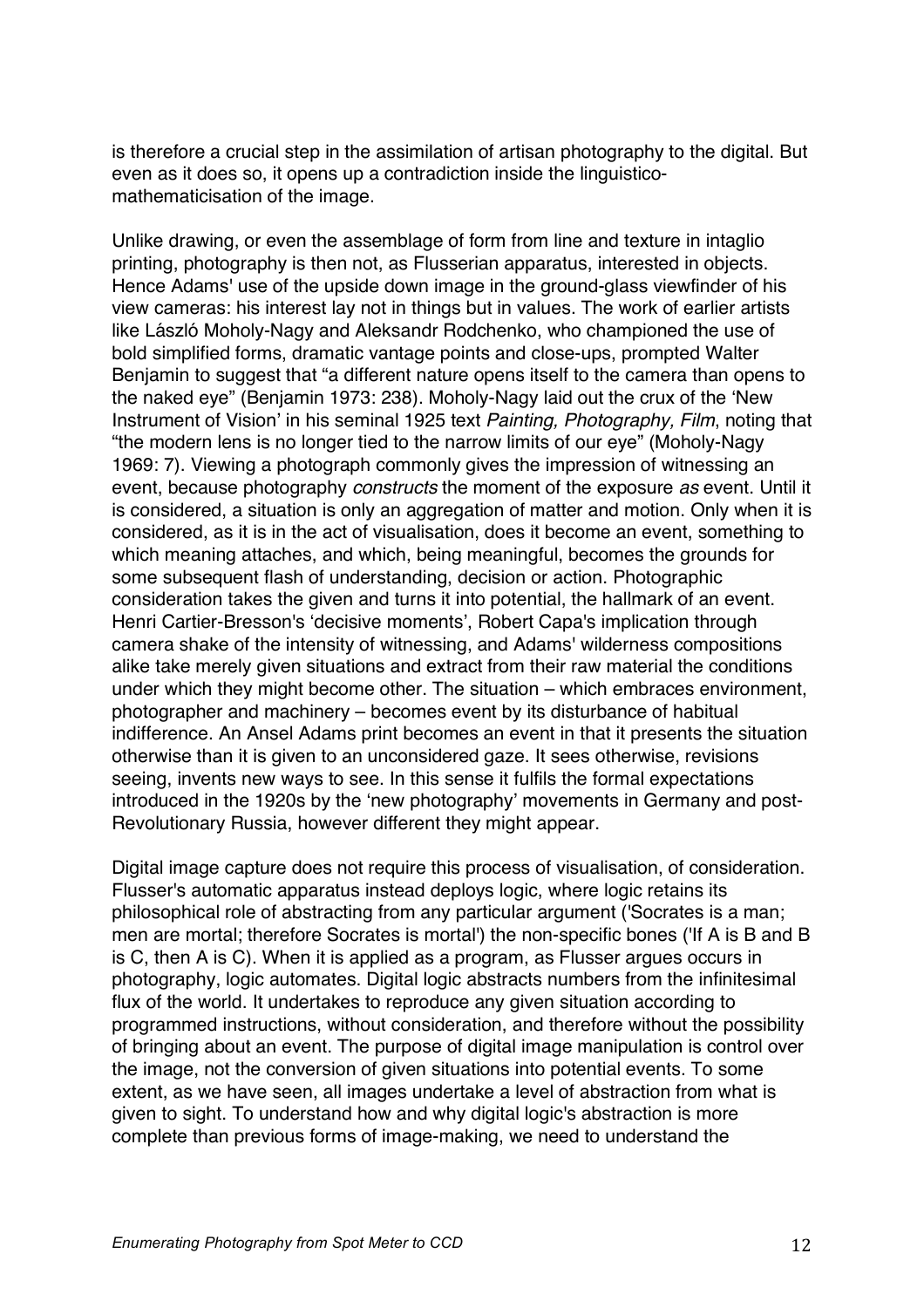particularities of our new numerical tools.

#### **CCD and the Politics of Number**

The CCD chip of a digital camera comprises a p-doped (positively charged) thin crystalline lattice deposited on a transmitting layer. Light arrives from the lens onto the lattice, each cell of which acts as a capacitor accumulating an electric charge according to the amount of light, or more technically the luminance, arriving at that cell. The array is linked to a control circuit that instructs each capacitor to pass its charge on to its neighbour. The last capacitor in the array then passes its charge to an amplifier that converts the charge into a voltage. The process is repeated until all the charges have been converted to voltage, digitised, sampled and stored by the underlying CCD semiconductor (CMOS chips used in some still cameras are a different class of semiconductor but rely on the same type of light-sensitive array). The majority of modern CCDs use a buried-channel design, where areas of the silicon substrate are implanted with phosphorous ions giving them an n-doped (negatively charged) designation. These areas act as channels through which the electric charge generated by the light-sensitive upper layer will travel. The actual capacitor layer lies on top of this buried-channel layer. On top of them is a layer comprising polysilicon gates, perpendicular to the channels. The channels are separated by oxides that stop charge flowing from one channel to the next, while the gates control the flow of charge from the capacitors towards their destination. Lying on top of the layers, immediately above the focal plane, lies a Bayer mask, which for every four pixels filters one red, one blue and two green, on the basis that the human eye sees better in the green area (the green closely corresponds to the luminosity function of human vision). Since the filters exclude the other two colours, the light reaching the capacitors is diminished by the transmission characteristics of the filter, and the information is stronger for luminance (value) than for hue or saturation. One solution to this loss of colour resolution and light intensity is to use 3CCD technology, which allows actual, not interpolated, RGB values to be recorded. Another solution, using a rotating filter, is only useful for objects that do not move. In sum: light is organised by the filter or prism, and gathered on a grid during the exposure time. The information in the grid is then passed through the system of gates and channels in ordered array to its conversion, via voltage, to stored data. The charge-coupled device operates as a kind of clock. The exposure charges the lattice, but the charge is drained from it down ordered channels in lockstep units. The chip moves its data from spatial to temporal and back to spatial ordering. Without the clock function allied to the interlocking grids, the charge would mingle and pour out in no order at all, chaotically, as noise or more specifically as heat, since these are close relatives of solar panels. The CCD imposes a very specific order, or a pair of orders, on the light that it gathers. This is characterised by whole-number steps of equal unit duration and area. The result is an array of discrete, ordered units.

These units are achieved principally in the design of the crystal lattice, which itself is grown on the chip which, acting as a seed crystal, ensures that the lattice orientation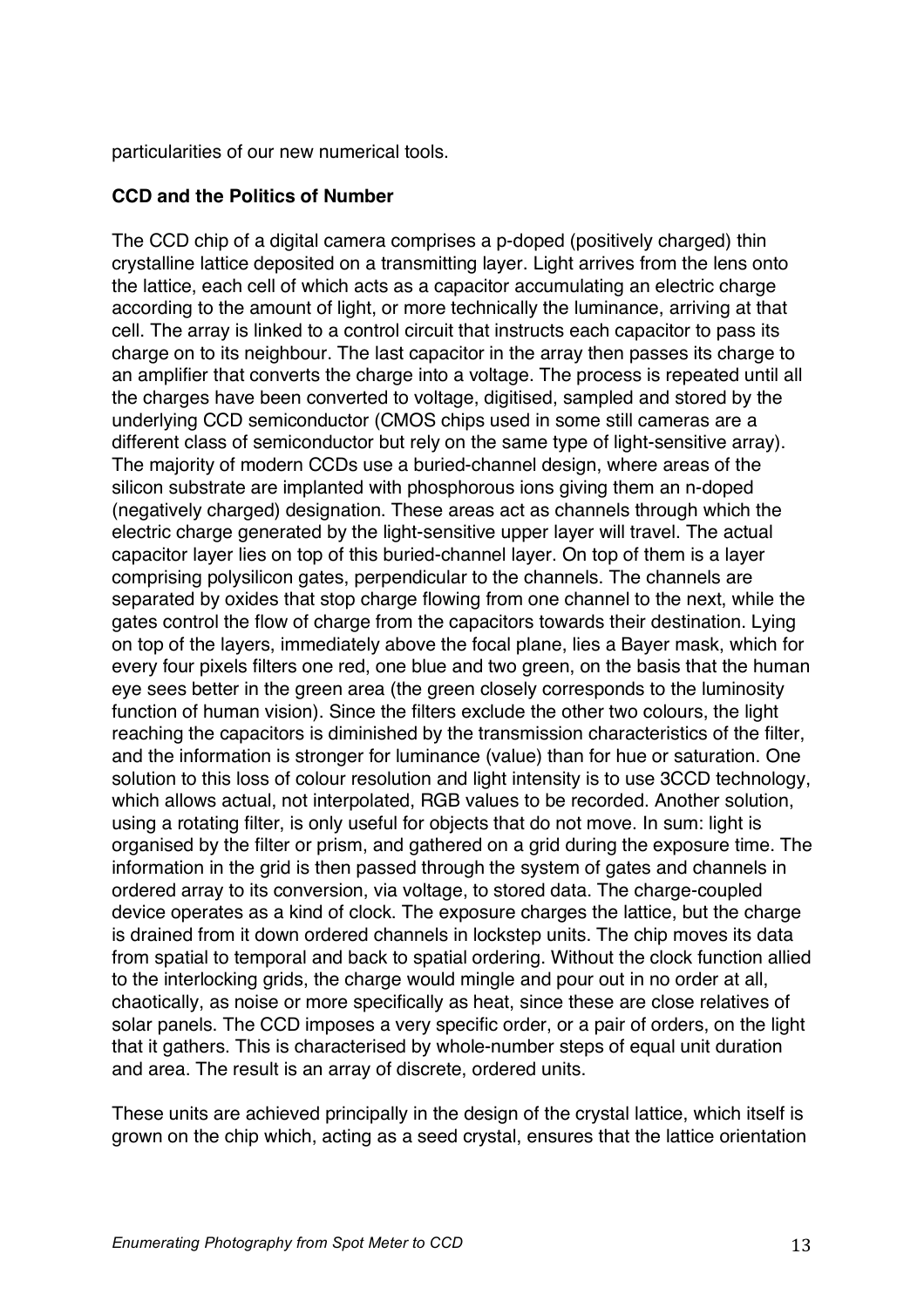and structure are identical to itself (as opposed to polycrystalline or amorphous layers, which have no long-range order). Unlike the grains of silver halides in photographic film, the order of the molecules reacting to light is the product of design, specifically of an arithmetic design based on whole numbers. Thus the ʻgrain' of a digital image is already arranged in the form of a grid. Each cell of the grid reacts to the light falling on it, but does so by averaging the different wavelengths that reach it across its area. Recalling that the range of greens visible to the human eye fall between wavelengths of 520 to 570 nanometers, we have to recall that the process of averaging across that 50-nanometer field involves every shade of green, a field which experience tells us is not susceptible to whole-number division, but is a continuum. The ordering is to some extent dependent on the density and lightsensitivity of the cells. Lower density and light-sensitivity results in noise, especially in low-light conditions.<sup>viii</sup> But contemporary CCD chips are more light-sensitive than normal photographic film, so that even with the loss of light due to Bayer masking, the signal to noise ratio is high. This creates a quandary for digital imaging similar to that addressed by Adams' Zone System: how to correlate high contrast subjects. Areas in deep shadow appear not as low density on the negative, but as noise, random deviations from the true value. To describe these pixel units as points is incorrect: consumer CCD pixels are typically 7 to 13 micrometers, though some new models offer 3 micrometer pixels, trading increased resolution for lower capacity to hold electrons (something like 100,000 electrons in a 10 micrometer pixel). While these scales are difficult to visualise, they indicate that the number of photons reaching a CCD pixel is going to be in the six-figure range as well. However, at these quantum scales, enumeration is impossible (on the uncertainty principle), so what the stored charge measures is the photon flux over the area of the pixel for the duration of the exposure. Averaging that flux into a single value is the task that the design of the chip ascribes to these pixels.

The human eye discriminates to about one sixtieth of a degree. A pixel needs to approximate to this dimension to give a convincingly detailed image, while it also requires a grayscale of at least 256 distinct tones to give a convincing tonal resolution. A high-quality 35mm film frame contains between 12 and 20 million grains of exposed halides. Though there is considerable dispute over whether CCD cameras can match or even exceed this resolution, there are qualities that distinguish them. As we have seen in the analysis of Ansel Adams' use of a spot meter, traditional photography is also a matter of averaging, but it averages onto a random array of light-sensitive materials. In the CCD grid, in which each cell is marked off from its neighbours by the mask, by the lattice, and by the structure of gates and channels, neighbouring cells do not actually touch. This reduces the 'circle of confusion' mentioned by Adams, the bloom or smear referred to by engineers as the point spread function. But it introduces regular interruptions between areas of the image. The light-sensitive materials thus respond to light that has already been organised by the time it reaches them, and further organises the light by taking an average of its value over area and duration. The averaging function, which will be immensely important to later manipulations in image processing software, organises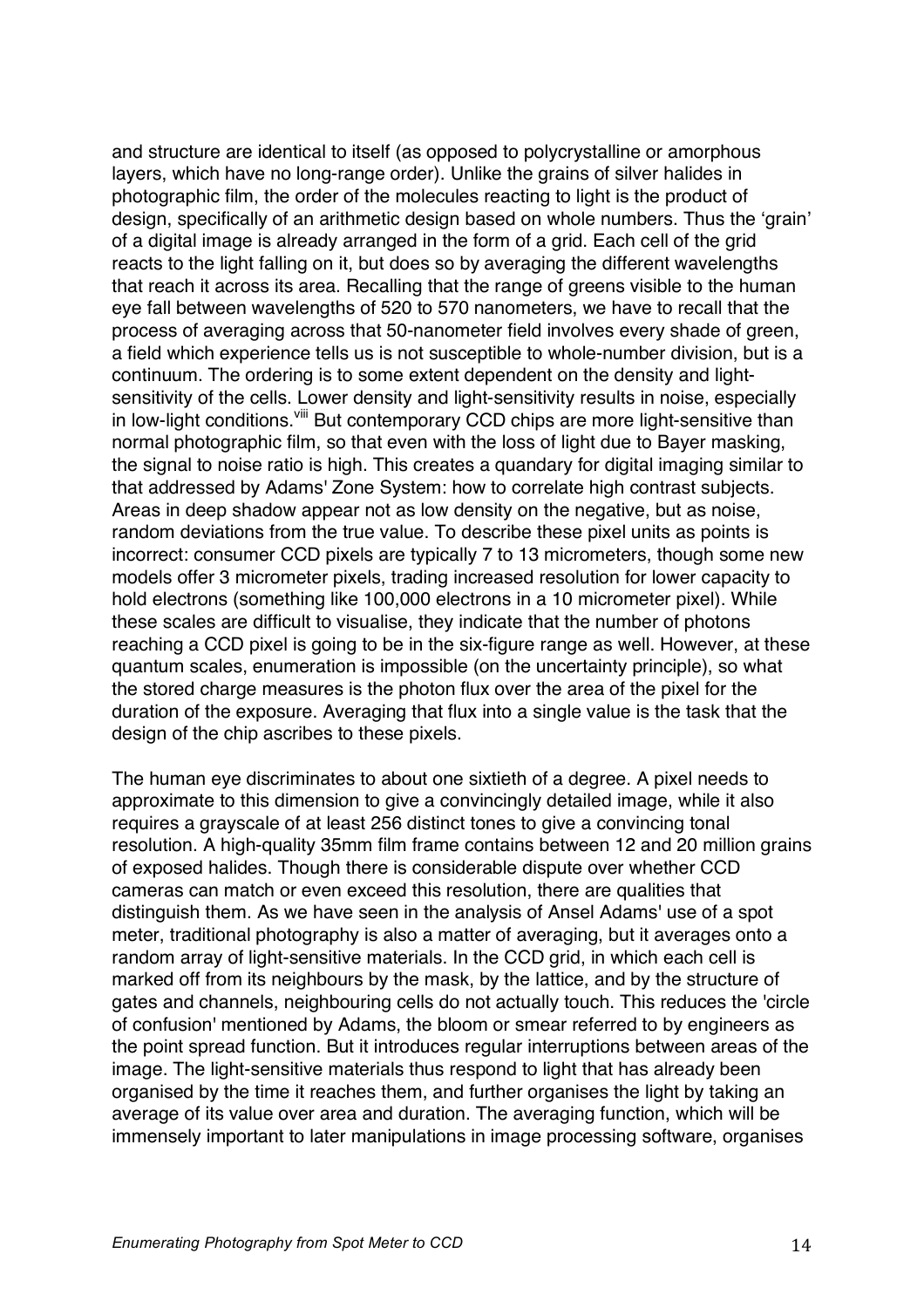light into information in the form of charge and later of voltage. These values are stored in digital form, that is as zeros and ones: as whole numbers defined by the unit difference between them. This transition from averaged photon flux to unit difference indicates a peculiar property of the digital image.

The eighteenth-century epigrammatist Antoine de Rivarol once remarked:

A man in his house does not live on the staircase, but makes use of it to go up and down and gain access to every room. The human mind, likewise, does not reside in numbers, but uses them to attain all sciences and arts (Ifrah 101)

It is on this principle that number, in the specific cases of ordering, and of digitising (ascribing numerical values to voltages), operates in the charge-coupled device of digital cameras. Rivarol's image of the staircase gives a very clear sense of the kind of numbers involved: those which count as units, and which follow one another in regular succession. We know that there are other kinds of number (pi, the square root of 2, and so on). Rivarol's point is that such numbers are of interest only as instruments in pursuit of something else, not in themselves.

The process of averaging the photon flux at a given pixel is a limit: it abstracts from the physical world a value that sums everything that has happened in that pixel during the exposure time. The unification of all previous values as a single number in the pixel charge value is such a transition. In the mathematical philosophy of Alain Badiou (2008), it replaces the foundations of being – the void, the infinite, the multiple – with a plenum, a unit value. In doing so it creates a limit for the person inspecting the result: the enumeration – the hexadecimal colour number and the pixel address – are all that there is to inspect. This numerical sign is a representation, but a representation which blocks access to what it represents, since the quantities that have been averaged are no longer visible in their sum. The sampling process normalises the photon flux, replacing gradation with the steps of Rivarol's staircase. The averaging and unit organisation of CCD imaging, its probabilistic sampling, its replacement of photon flux with units, and its placing of a limit sign between flux and representation, thus block access to the excessive multiplicity of light, and so make impossible the event that light, as excess, would make possible. The automation that Adams so feared, yet which in the instance of the spot-metre he pionered, comes to maturity in 'the unthought basis of the ideology of the countable' (Badiou 2008: 109).

The line-scan technologies of early photographic transmission technologies are now embedded in single-line CCD chips used as reading heads in flatbed scanners. With this advance, also now used in faxes, the CCD chip's typical seriality and averaging functions have become ubiquitous. Older line-scans, starting with Hummel's pendulum apparatus, used an analogue match of time between senders and receivers. That process has now been integrated into the CCD ordering of time as a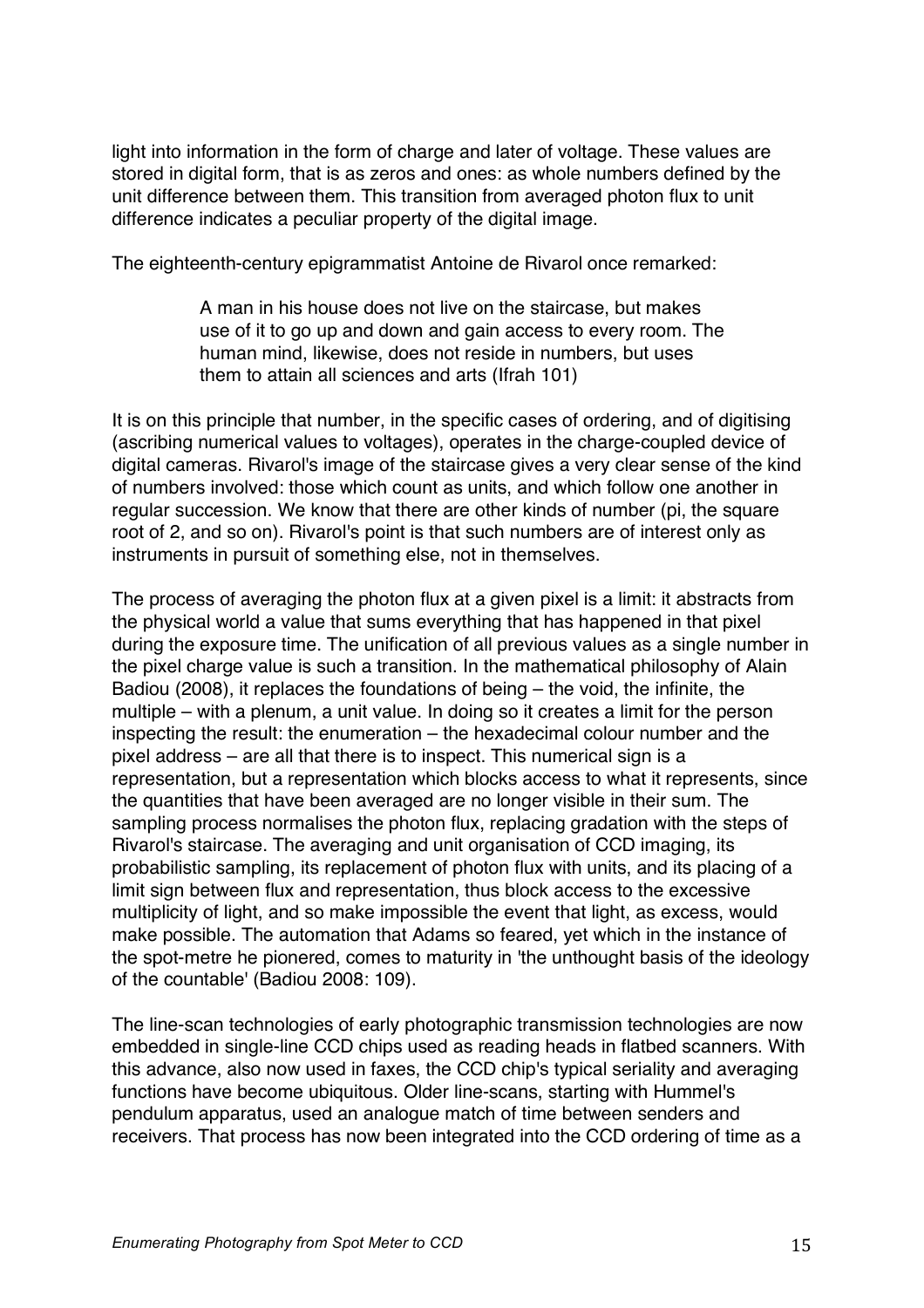spatial grid ordered in units. Automated cameras began to simplify the averaging process first undertaken through techniques like Adams' use of spot meters, the first probabilistic management of light values. From half-tone printing's beginnings in woven fabric, and its later development of ruled glass screens, to the ordered raster grid, the transition from grammatical to statistical ordering is complete, One achievement of this process has been the assimilation of time into spatial organisation. Meanwhile, the gradations available to Adams, grounded on the one hand in the subtleties of perception and hand-eye coordination and on the other in the excess of light as both object and medium, are gradually automated. In this process, texture is standardised as raster grid, each of whose pixels are numerically specified according to an instrumental mathematics which, in averaging and enumerating, closes off the relation between representation and light, and with it the possibility of a relation between image and event.

We have been unable here to address other continuities between the analogue and digital in photography, among them issues of latency (Cubitt 2011), glass technologies (especially lenses) and theories of indexicality. To the extent that every camera relies on photosensitive reactions, whether chemical or opto-electronic, every camera records not scenes but photons, and every photographic 'image' is more properly described as data visualization. Manipulation and control of light (for example in the shared design principles of camera bodies, or in 'noise reduction' undertaken electronically or in the darkroom) order the electro-magnetic spectrum for a human sensorium. The defense of indexicality is a humanism, in the sense that it equates the reality supposedly collected by traditional photography with what a human at the same spot would have seen. Yet as we have seen, even in the heart of the realist tradition in the work of Adams, processes of abstraction were already at work. These processes are indeed embodied in changing photographic technologies, but the distinction between analogue and digital has to be traced back, before even the invention of the computer, to the second half of the 19th century, and in our instance the convergence of industrial half-tone lithography with nascent wire transmission technologies. In this sense we must understand Adams' Yosemite photographs not only as works of abstract art, but as participation in a machine or *dispositif* which, in Flusser's terms, exists to colonise for the apparatus the very space which to Adams most symbolized that which escaped it.

There remains the dialectical principle that no system is so complete that it does not contain the germ of its own negation. As Badiou argues, 'the difficulty lies in succession, and . . . there, also, lies resistance' (Badiou 2008: 81). On this principle, we can argue the counter-case to the history of arithmetic and logical abstraction presented here. Analogue photography promises an uninterrupted scale from minusinfinity to plus-infinity whose limits are the limits of the instrumentation. Digital's restriction is that the process itself, not its enactment through instrumentation, places limits or absolutes, on *every* range it works with. Despite the fact that analogue photography deploys discrete molecules and is therefore not continuous, our everyday experience of analogue photography emphasises its illusion of continuous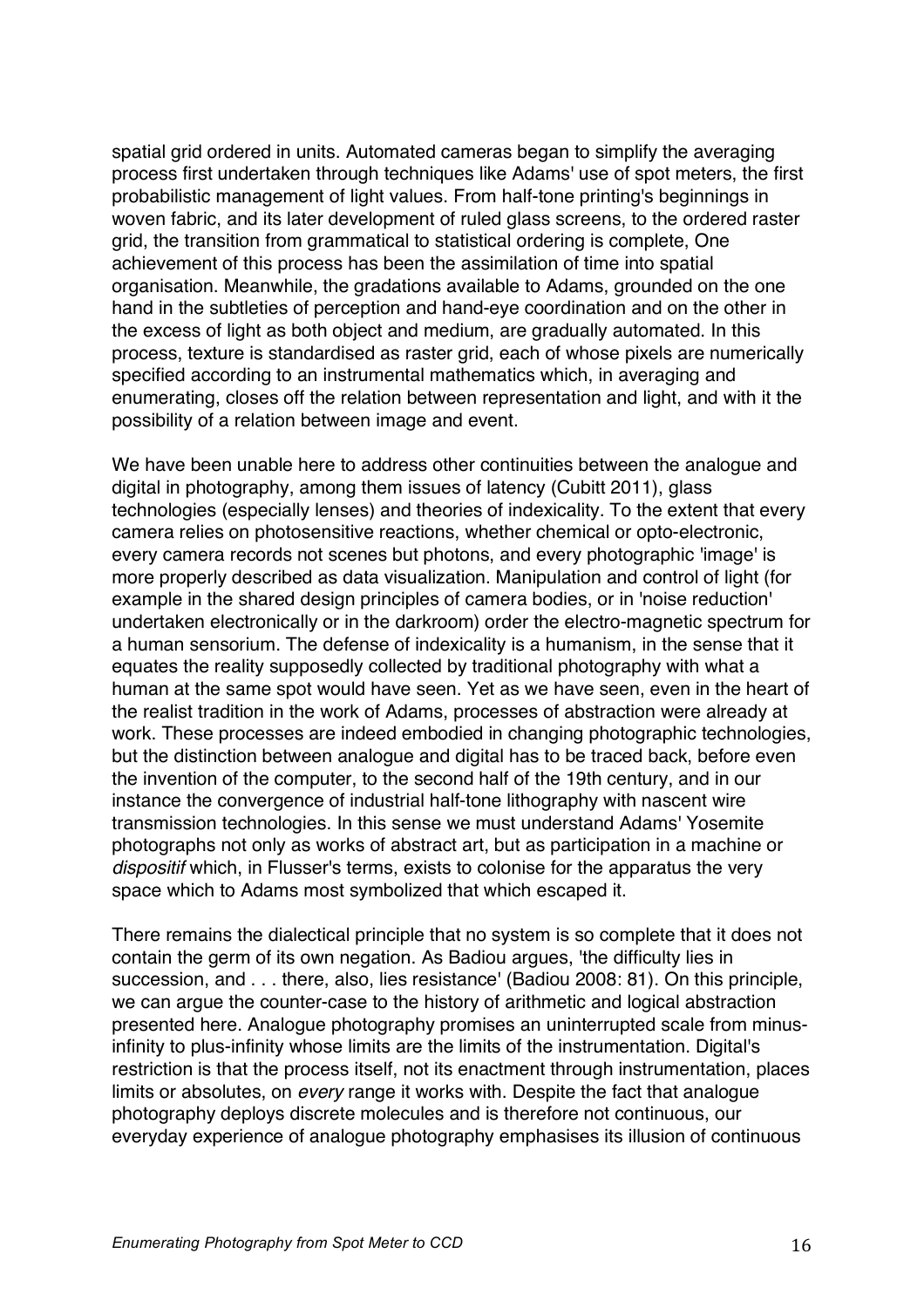tone and resolution. Digital processes eloquently point out this contradiction. It could even be argued that digitisation is not only a more efficient and verifiable indexing of the object of knowledge or desire, but is the logical outcome of the impetus that has driven so much photographic research, from Talbot's August 1835 imprint of the two hundred latticed panes of glass to the latest digital camera. Analogue processes pretended to continuity within the world they imaged, which in turn seemed to promise continuity between the image and the world. Digital processes may yet liberate us from that illusion, and in the process interpolate a technological vision – so often elided in analogue photography – between photographer or viewer and the world they view, and thereby liberate our tools from both our illusions and the instrumental goals of the photographic apparatus.

### **REFERENCES**

- Adams, Ansel (1983), The Print, Little Brown, Boston.
- Adams, Ansel (1995a), The Camera, Little Brown, Boston.
- Adams, Ansel (1995b), The Negative, Little Brown, Boston.
- Badiou, Alain (2008), Number + Numbers, trans Robin MacKay, Polity, Cambridge.
- Baudrillard, Jean (1975), The Mirror of Production, trans Mark Poster, Telos Press, St Louis.
- Benjamin, Walter (1973) ʻThe Work of Art in the Age of Mechanical Reproduction' [1936] trans Harry Zohn. Illuminations, Fontana, London, pp. 219–53.
- Buse, Peter (2008), ʻSurely Fades Away: Polaroid Photography and the Contradictions of Cultural Value', Photographies, Volume 1, Issue 2, September, pp. 221–238.
- Cook, Charles Emerson (1900), 'Pictures by Telegraph' in Pearson's Magazine, April, http://homepage.ntlworld.com/forgottenfutures/fax/fax.htm
- Cubitt, Sean (2011),ʻThe Latent Image', The International Journal of The Image 1(2), 27-38, April,

http://seancubitt.cgpublisher.com/product/pub.202/prod.34/index\_html

- Ellul, Jacques (1964), The Technological Society, trans John Wilkinson, Vintage, New York.
- Flusser, Vilém (2000), Towards a Philosophy of Photography, trans Anthony Matthews, Reaktion Books, London.
- Flusser, Vilém (2011a), Into the Universe of Technical Images, trans Nancy Ann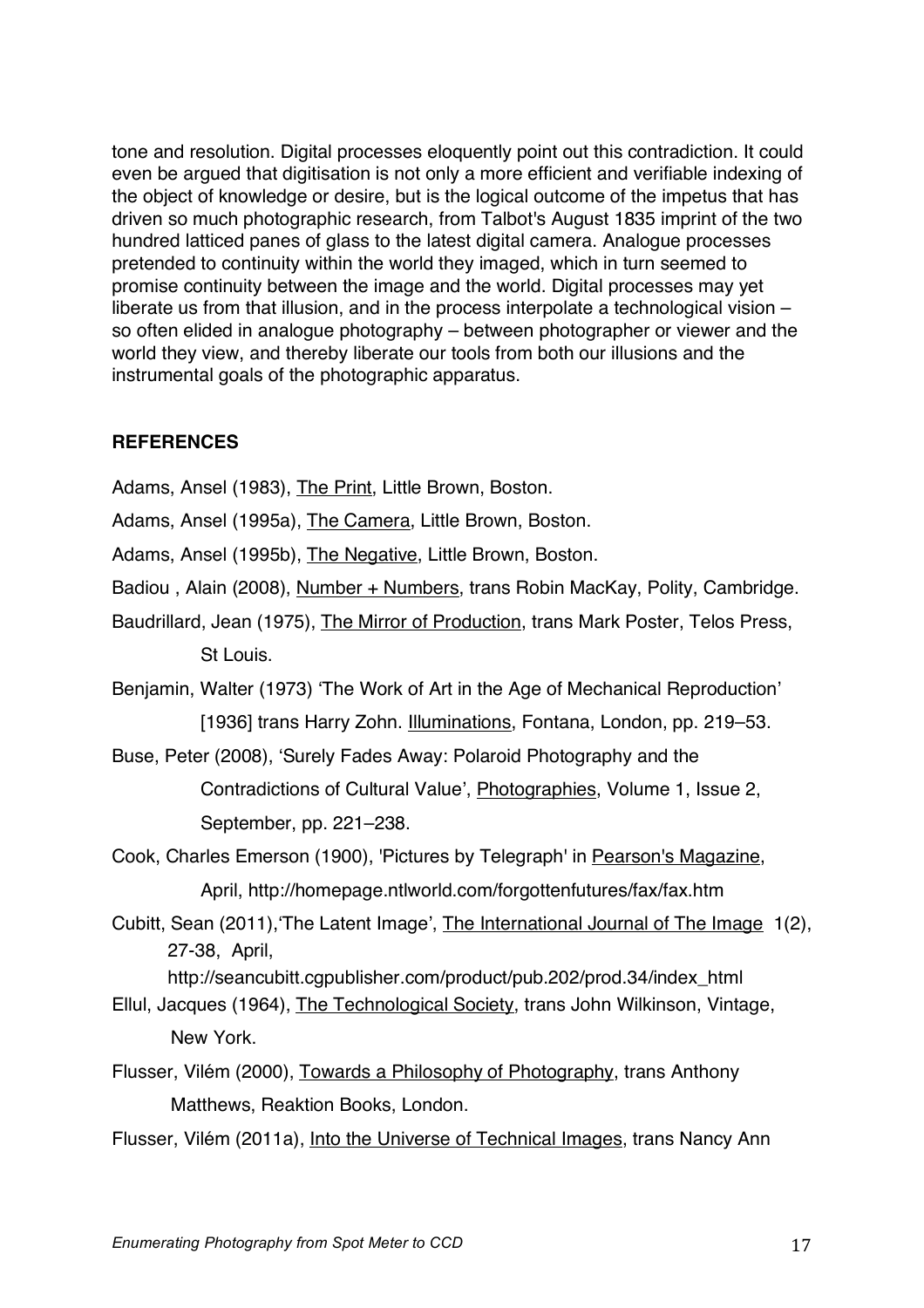Roth, intro Mark Poster, University of Minnesota Press, Minneapolis.

- Flusser, Vilém (2011b), 'The Gesture of Photographing', trans Nancy Roth, Journal of Visual Culture, 10(3), 279-93
- Hurter, Ferdinand & Driffield, Vero Charles (1890), 'Photochemical Investigations and a New Method of Determination of the Sensitiveness of Photographic Plates', The Journal of the Society of Chemical Industry, May 31, 1890
- Ifrah, Georges (2000), The Computer and the Information Revolution, vol 3 of The Universal History of Numbers, trans EF Harding, assisted by Sophie Wood, Ian Monk, Elizabeth Clegg and Guido Waldman, The Harvill Press, London.
- Ivins, William M Jnr (1953), Prints and Visual Communicatioon, MIT Press, Cambridge MA.
- Moholy-Nagy, László (1969) Painting, Photography, Film, trans Janet Seligman, Lund Humphries, London
- Norman, Dorothy (1973), Alfred Stieglitz: An American Seer, Aperture, New York.
- Saussure, Ferdinand de (1974), Course in General Linguistics, rev.ed., trans Wade Baskin, Fontana, London.
- Schumpeter, Joseph A. (1962), Capitalism, Socialism and Democracy, 3rd edn, Harper, New York.
- Shannon, Claude E. and Warren Weaver (1949), The Mathematical Theory of Communication, University of Indiana Press, Urbana.
- Stallabrass, Julian (1996) ʻSixty Billion Sunsets' in Gargantua: Manufactured Mass Culture, Verso, London, pp. 13–39
- Winston, Brian (1996), Technologies of Seeing: Photography, Cinematography and Television, BFI, London.

<sup>&</sup>quot;"""""""""""""""""""""""""""""""""""""""""""""""""""""" <sup>i</sup> Although it should be pointed out that when the circle of confusion is smaller than the resolution of the emulsion, the object appears in 'perfect focus'. There is then effectively no circle of confusion, and the lens appears to have faithfully projected one point in front of it to one point behind it. Circle of confusion in this sense is also an illusion. When the circle is small enough to be confused for a sharp point, typically around 1/100" (0.25mm) at 40cm distance, we believe it is a sharp, rather than a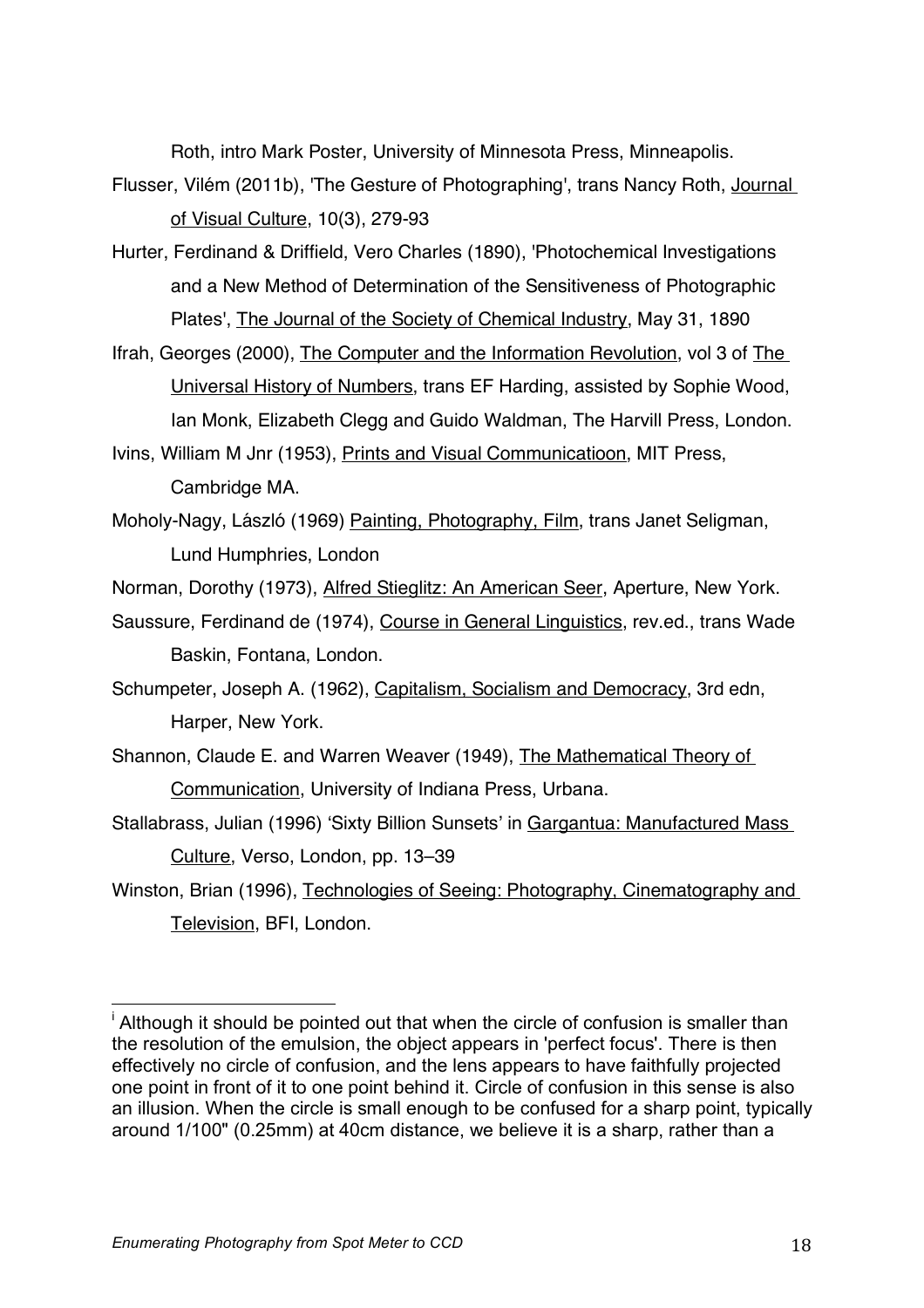blurred (confused) point. In other words, the circle of confusion defines the limits of our psychophysical resolution, at a particular magnification and viewing distance.

"""""""""""""""""""""""""""""""""""""""""""""""""""""""""""""""""""""""""""""""""""""""""""""""""""""""""""""""""""""""""""""""""""""""""""""""""""""""""""""""""""""""""""

<sup>ii</sup> A monochromatic viewing filter is a dark amber-orange filter (eg. Kodak Wratten Filter No. 90) that seeks to reduce, but cannot entirely eliminate, colour variations by scaling the luminance of the scene to a closer rendering to that of 'normally exposed and normally processed' panchromatic B&W film.

If In the original Basic Photo series there were five volumes. The two additional volumes, subsequently but not entirely subsumed into the three volumes of the post-1980 series, were 'Artificial Light' and 'Natural Light'. In other words, subject matter and the qualities of light itself (hard, soft, key, fill, lighting ratios) also contribute significantly to photographic texture.

 $\mu$ <sup>N</sup> The Zone System as practiced and perfected by Adams is almost irrelevant to digital imaging, since the CCD's tonal reproduction curve has little relationship to a negative film emulsion (the tonal response is more akin to commercial transparency film emulsions such as Ektachrome). However, the current 'state of the art' digital Hasselblad (H3D) camera includes as an option for exposure control in 'zones', even though their value progression, and classic control points, such as zones I and VIII, are almost meaningless in digital technology.

 $\mathbf v$  The finer the half tone screen the better the highlight reproduction. That is, more, smaller dots per square inch produce the same overall tone as fewer, larger dots per square inch, but more smaller dots produce more detail and better texture in reproduction. The same observation applies to any half tone process, where solid colours are distributed as dots of variable size, placement and dye/pigment weight, and the smaller the dot size the more dots that can be placed per unit area without changing the area's value.

vi In 'The Gesture of Photography' (Flusser 2011b), published the year of his death in 1991, Flusser is considerably more optimistic, even than the preliminary revisions of the earlier work in *Into the Universe of Technical Images (*Flusser 2011a). Here, between periods of reflection and moments of action, photography is part of a phenomenological "project of situating oneself in the world" (280). Flusser celebrates the "reflection" on the part of the photographer, the editing process which "rejects all the other possible pictures, except this one, to the realm of lost virtualities." (291) However, one can legitimately ask how the editing of pictures in photographic software such as Lightroom complicates Flusser's equation, given endless virtual versions of an image enabled by the ostensibly lossless editing of RAW files, suggesting that a photographer may now approaches the world as fluid raw material – indeed data – to be manipulated later.

vii The Photo Marketing Association International statistics show 2003 as the year that total US digital camera sales overtook US analogue camera sales, and that this was the first country for this to happen in.